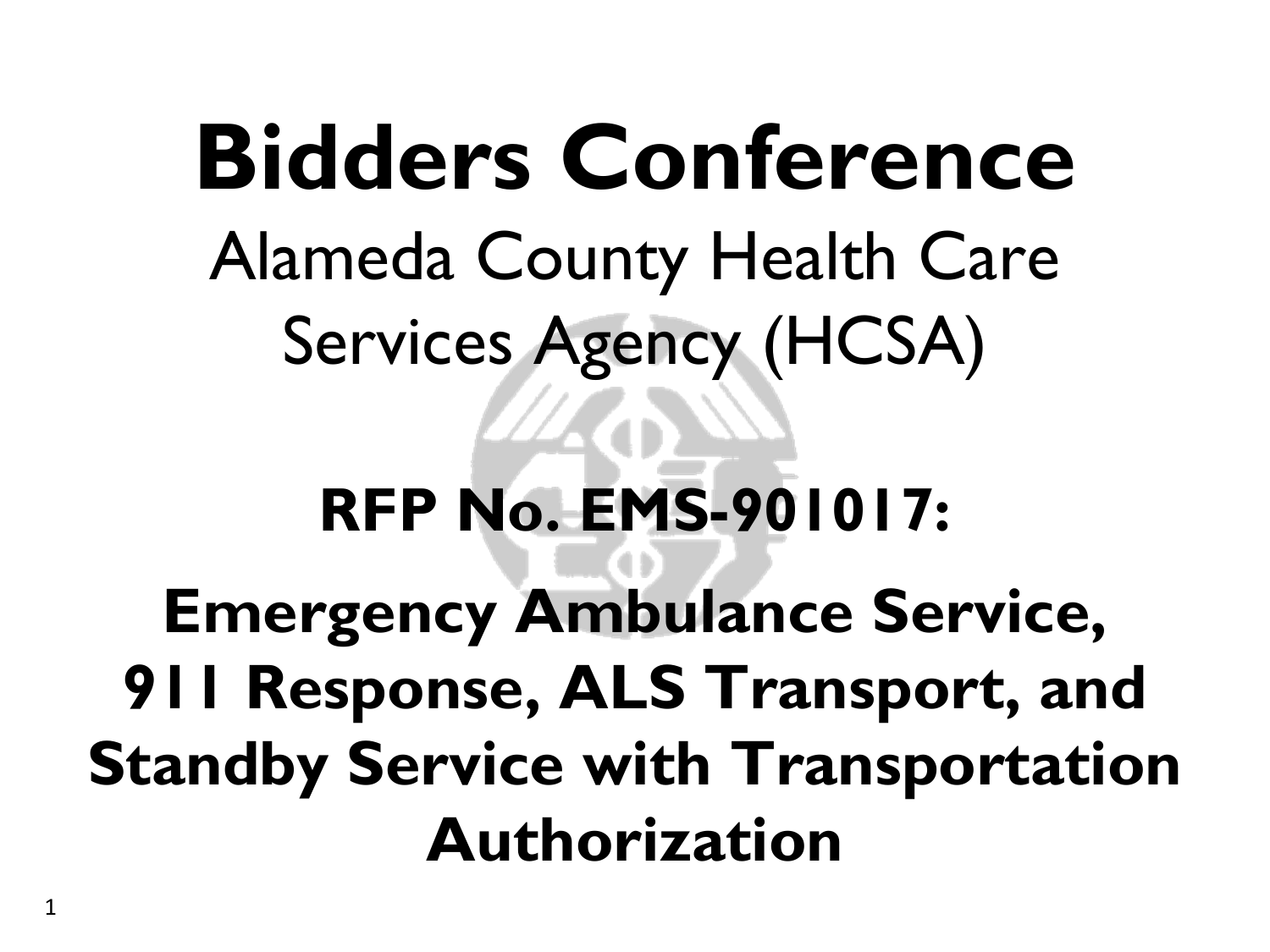# **AGENDA**

- 1. Welcome
- 2. Sign-In
- 3. Bidders Conference Proceedings
- 4. Introductions
- 5. Calendar of Events
- 6. RFP Overview and Highlights / Received Bidder Questions and Clarifications
- 7. Break Time and Collection of Bidder Questions
- 8. Information about Issuance of Addendum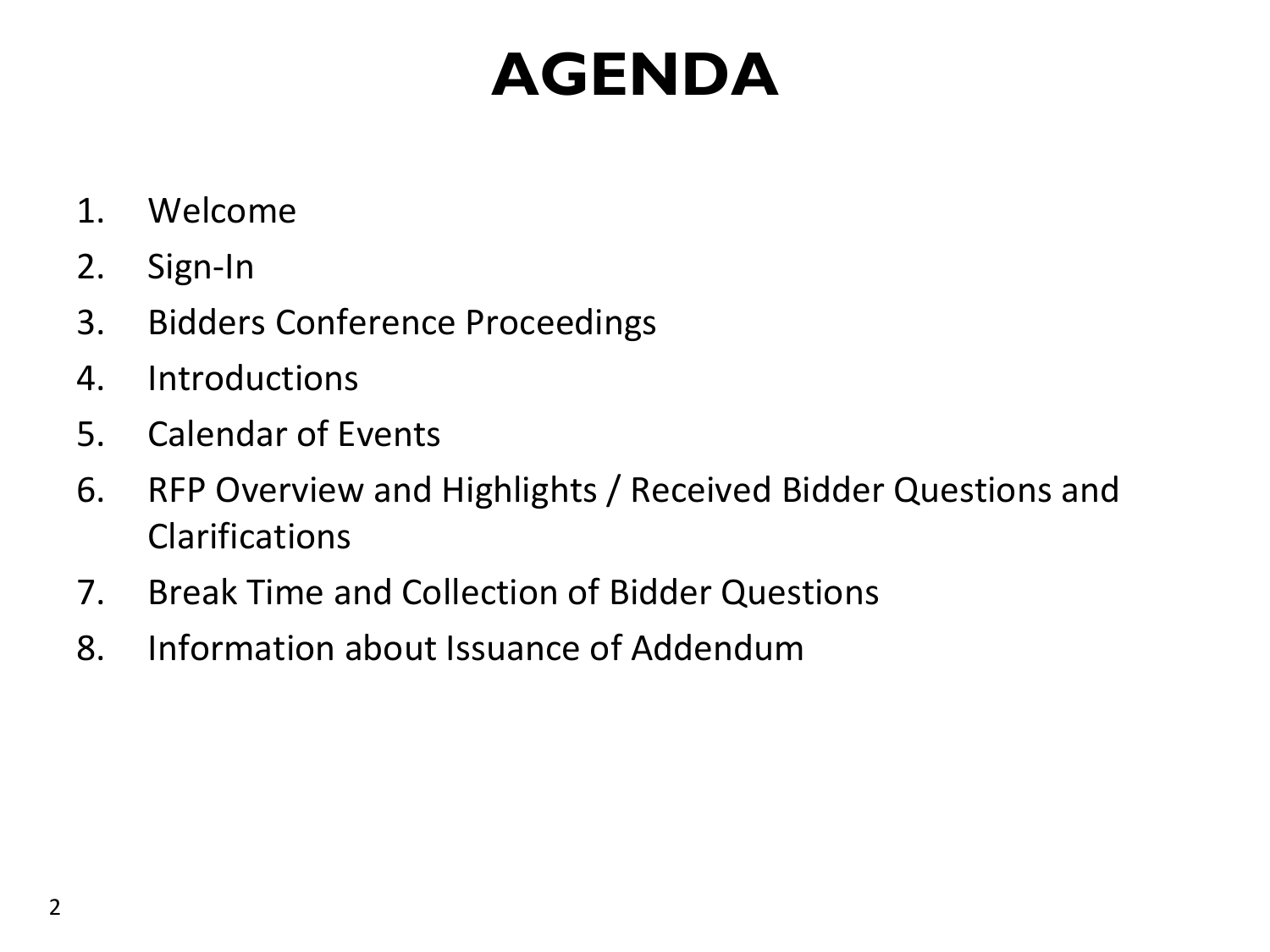# **BIDDERS CONFERENCE PROCEEDINGS**

- Questions shall be written and collected by RFP staff
- Responses to questions will be finalized in an Addendum, which along with the RFP will be the controlling document
- Presentation content does not replace or supersede official language in the RFP and accompanying Addenda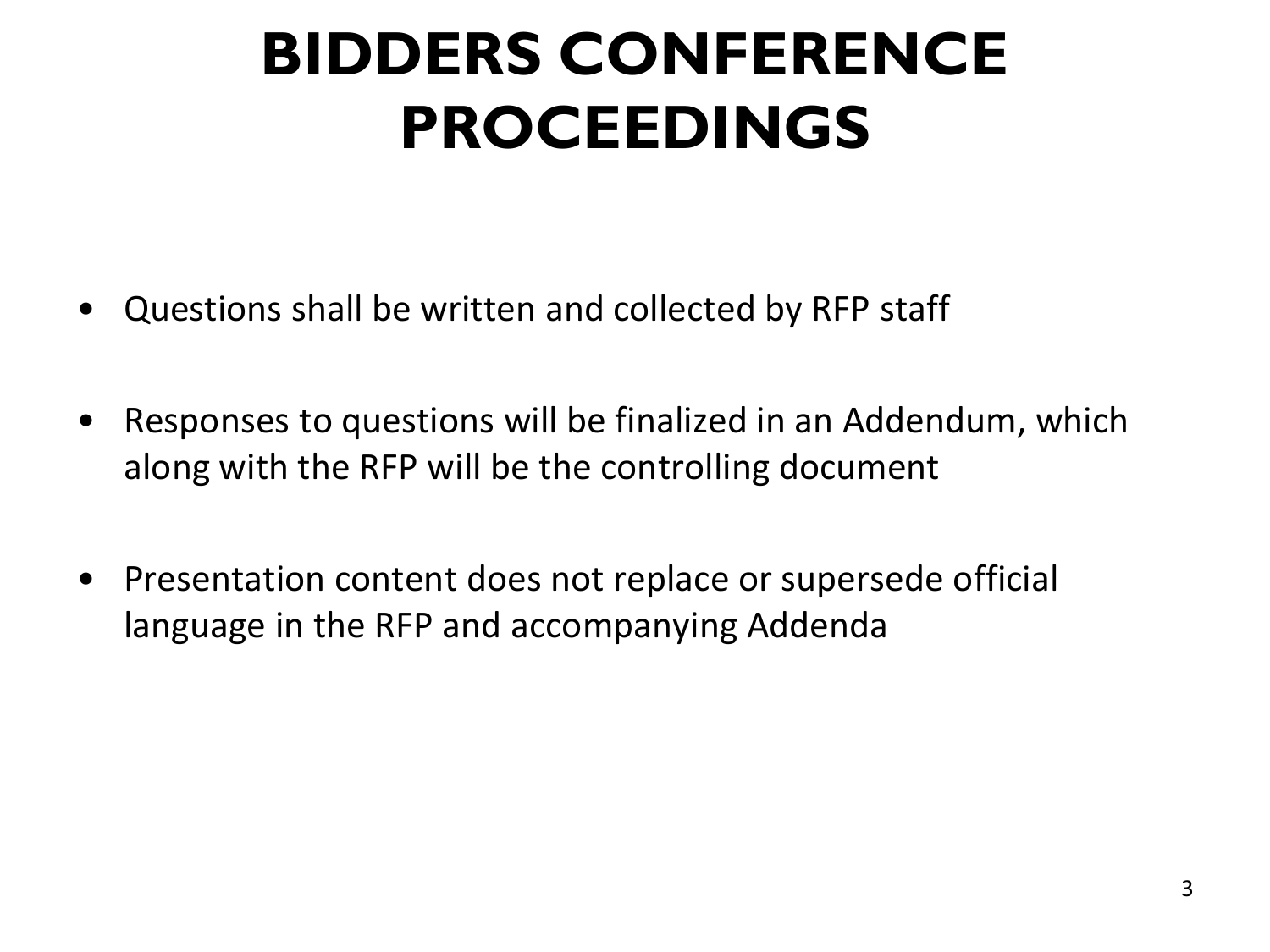#### **CALENDAR OF EVENTS** (Section ID., p. 21)

|                             | Written Questions Due: 5:00 pm on December 15, 2017 (to be<br>confirmed via Addendum) |
|-----------------------------|---------------------------------------------------------------------------------------|
| <b>Addendum Issued:</b>     | <b>January 19, 2018</b>                                                               |
| <b>Response Due:</b>        | May 18, 2018 by 2:00pm                                                                |
| <b>Evaluation Period:</b>   | May 21-July 31, 2018                                                                  |
| <b>Board Letter Issued:</b> | <b>September 11, 2018</b>                                                             |
| <b>Board Award Date:</b>    | <b>September 25, 2018</b>                                                             |
| <b>Contract Start Date:</b> | <b>October 1, 2018</b>                                                                |
| <b>Service Start Date:</b>  | 12:00 am July 1, 2019                                                                 |

**Note:** Dates are subject to change via Addendum.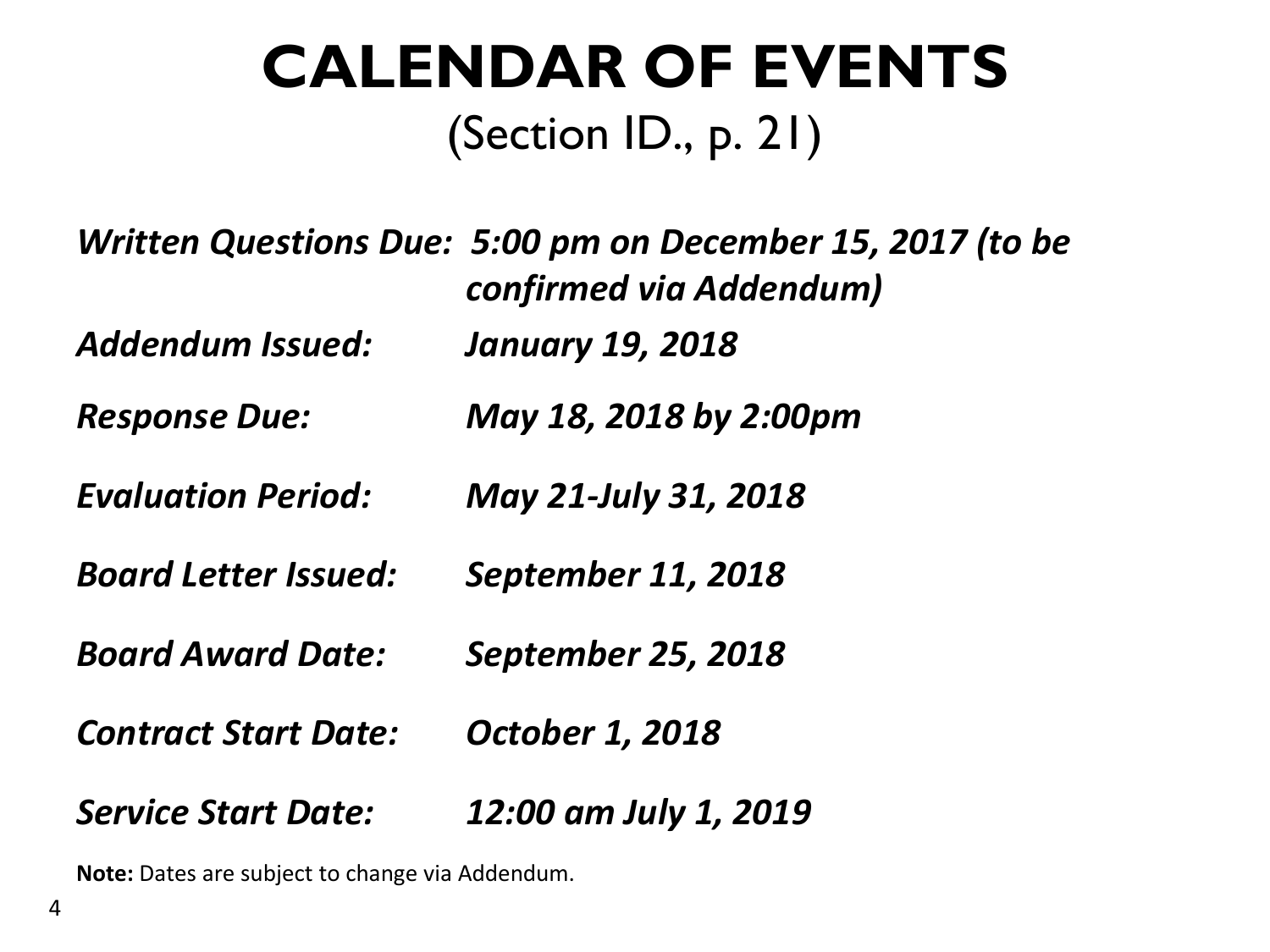# **INTENT** (Section I.A, p. 10)

- The selected Bidder will be awarded a contract for exclusive operating rights to provide 911 Ambulance Service, including Emergency Ambulance Service, 911 Response, ALS Transport, and Standby Service with Transportation Authorization, and respond to all medical 911 calls within the Alameda County Exclusive Operating Area ("EOA"), as provided for in Section 1797.224 of the California Health and Safety Code.
	- The EOA includes all geographic areas of Alameda County, except for the incorporated cities of Alameda, Albany, Berkeley, and Piedmont, where 911 ambulance services are provided through those cities' fire departments, and Lawrence Livermore National Laboratory, which contracts with the Alameda County Fire Department for ambulance services.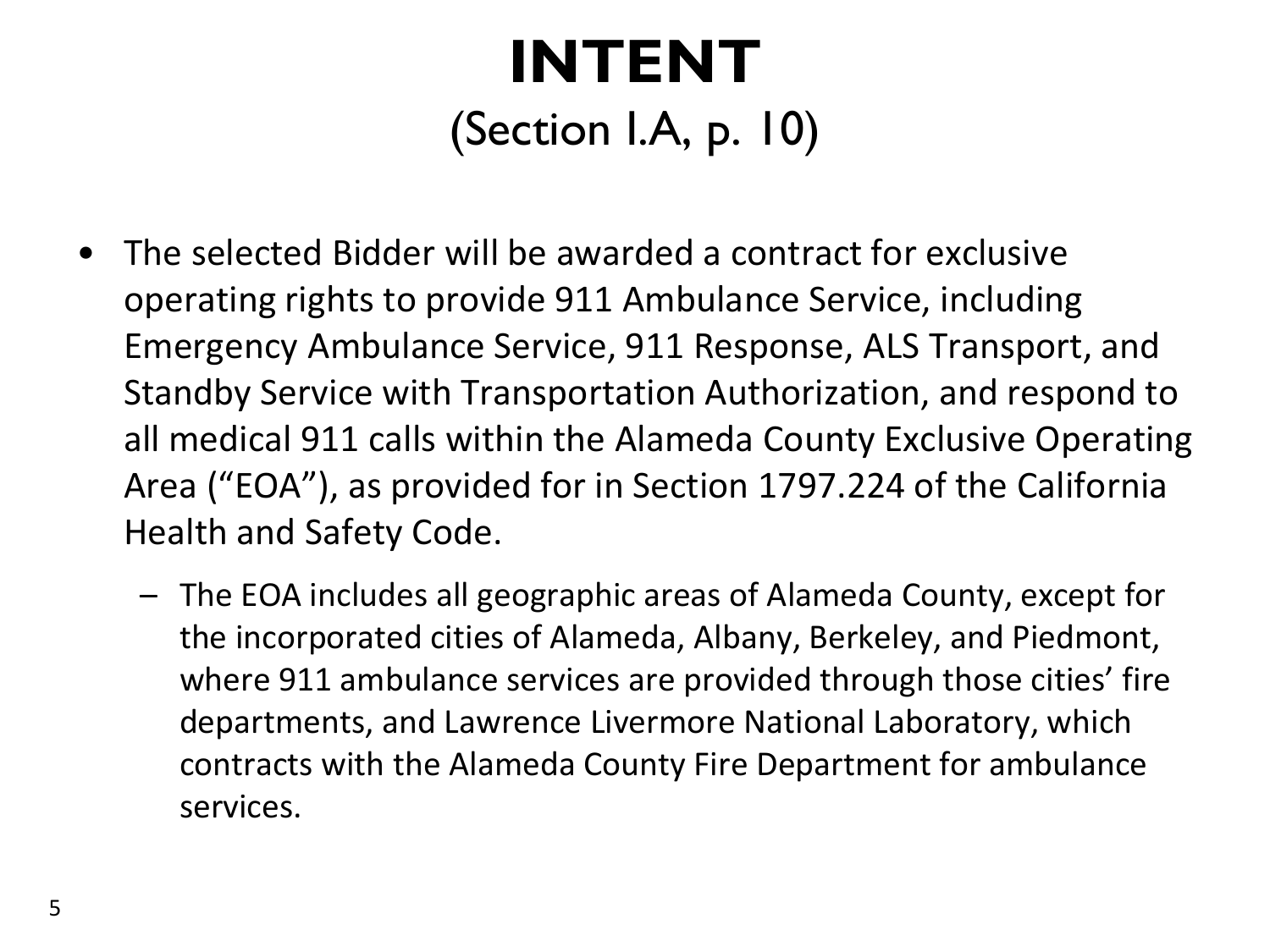# **INTENT** (Section I.A, p. 10)

• The EMS Agency intends to award a direct contract to a single Contractor experienced in the business management, financing, and operation of large 911 ALS Ambulance Services, operating through high performance contracts. The selected Contractor, as defined in this RFP, may not subcontract any 911 Ambulance Services provided to the County to any other organization, must self-perform the majority of 911 Ambulance Services, and must directly employ all Key Personnel as well as EMT's and Paramedics as described in this RFP.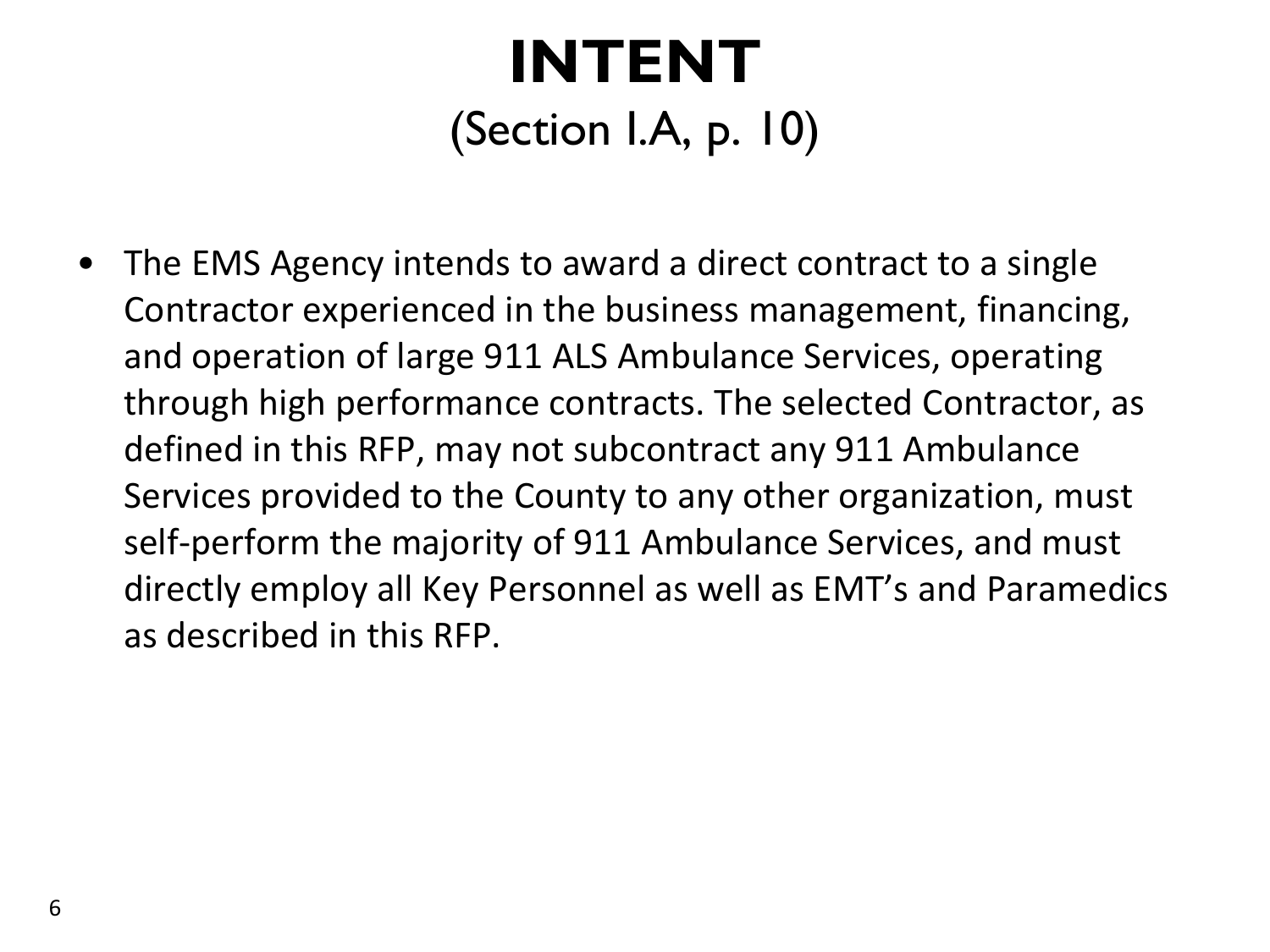# **INTENT** (Section I.A, p. 11)

- The County intends to award a five (5)-year contract to the responsible Bidder whose proposal conforms to the RFP and whose bid presents the greatest value to the County, all evaluation criteria considered, as determined by achieving the highest score awarded by the County Selection Committee (CSC).
	- The County may unilaterally extend the contract an additional twenty four (24) months at any time, so long as that extension does not extend the total contract term beyond 10 years.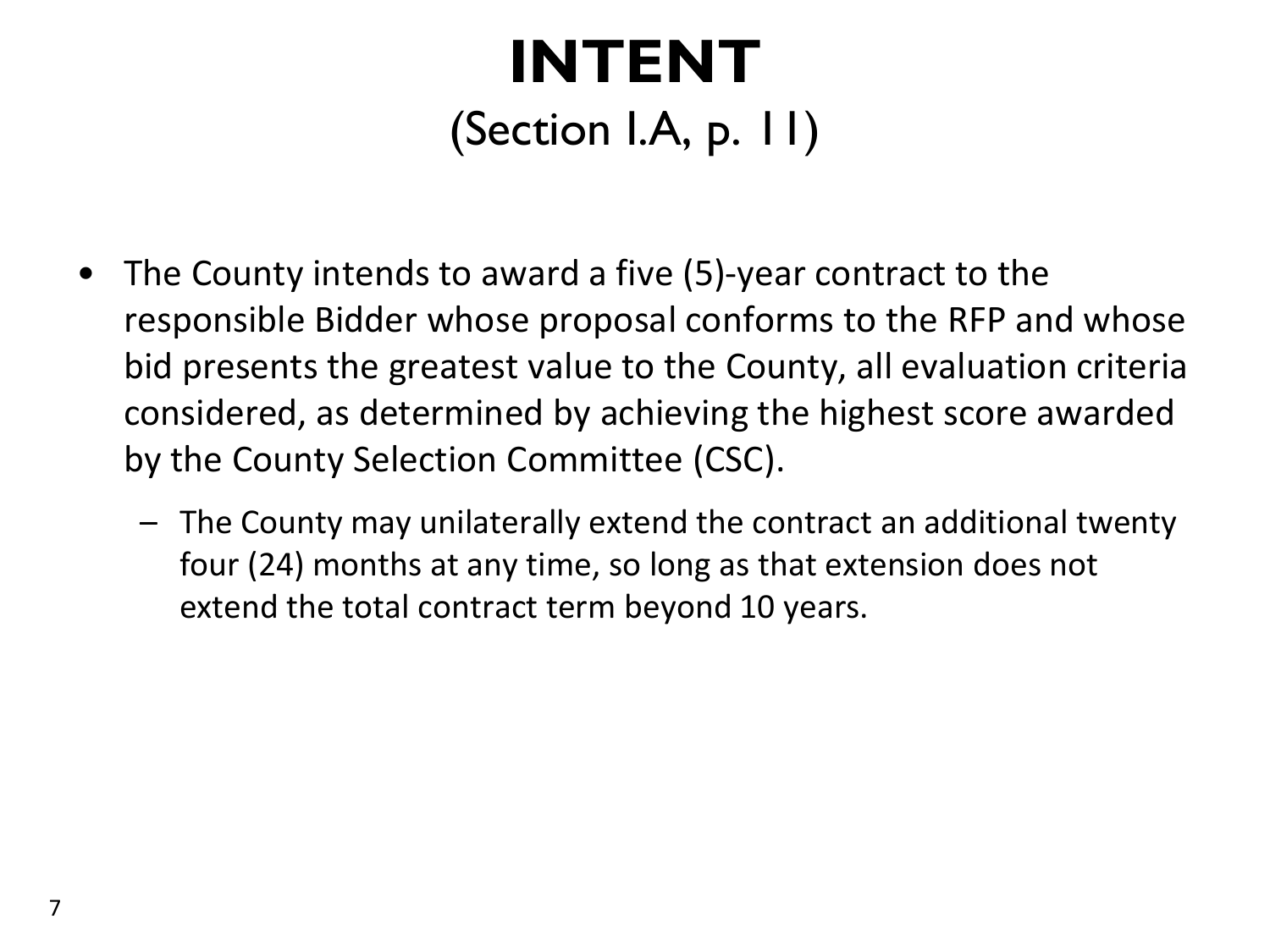### **BACKGROUND** (Section I.B, pp. 11-13)

- Population: 1,647,704
- Geographic Area: 738 square miles

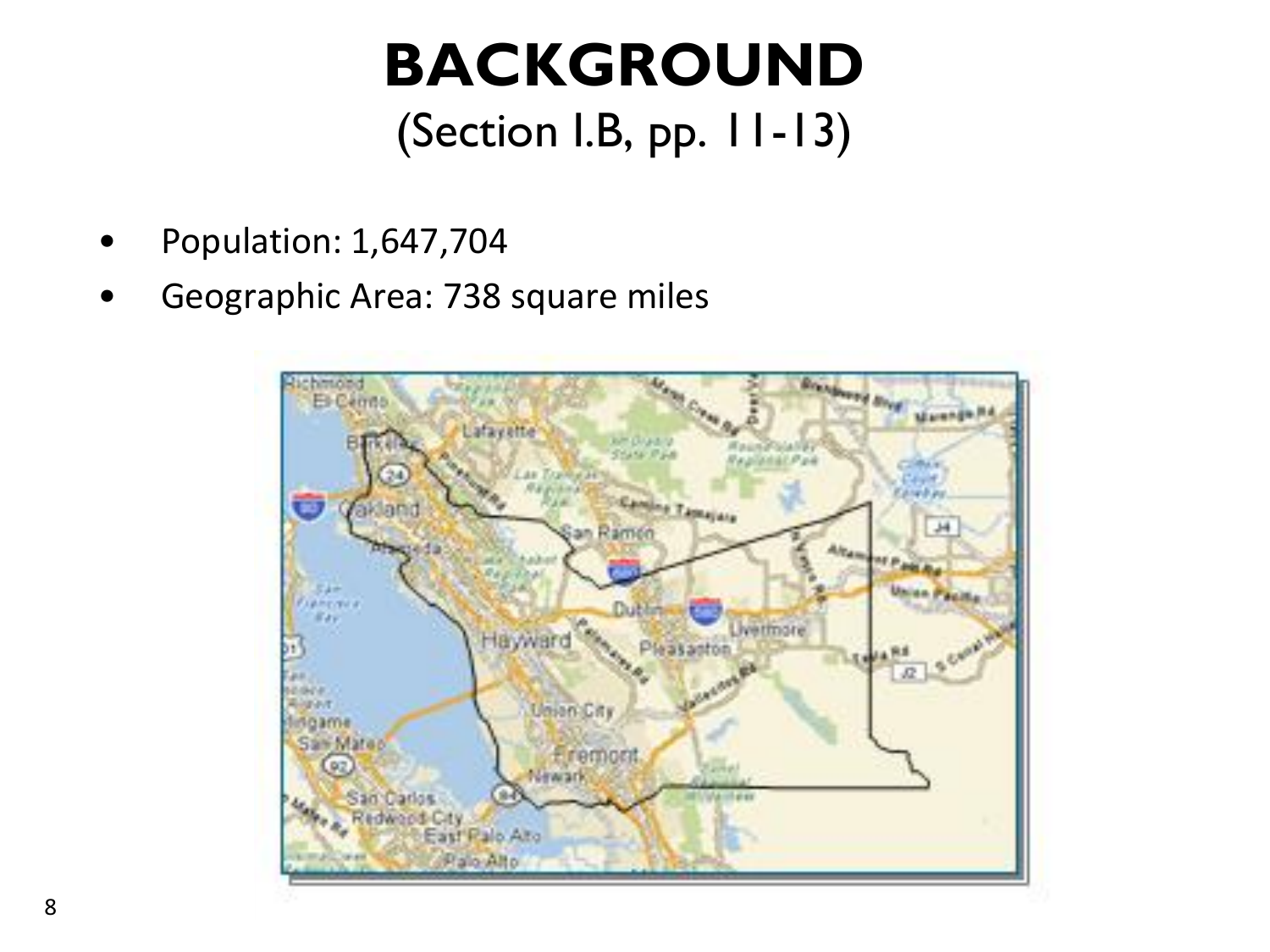#### **BACKGROUND** (Section I.B, pp. 11-13)

#### • EOA Call Volume

| Year                         | 2012    | 2013    | 2014    | 2015    | 2016    |
|------------------------------|---------|---------|---------|---------|---------|
| <b>Unique Events</b>         | 120,798 | 127,253 | 131,263 | 138,018 | 129,855 |
| Units Not Cancelled En Route | 112,619 | 118,142 | 121,316 | 125,511 | 114,717 |
| <b>Transports from Scene</b> | 91,522  | 94,676  | 97,373  | 100,567 | 103,568 |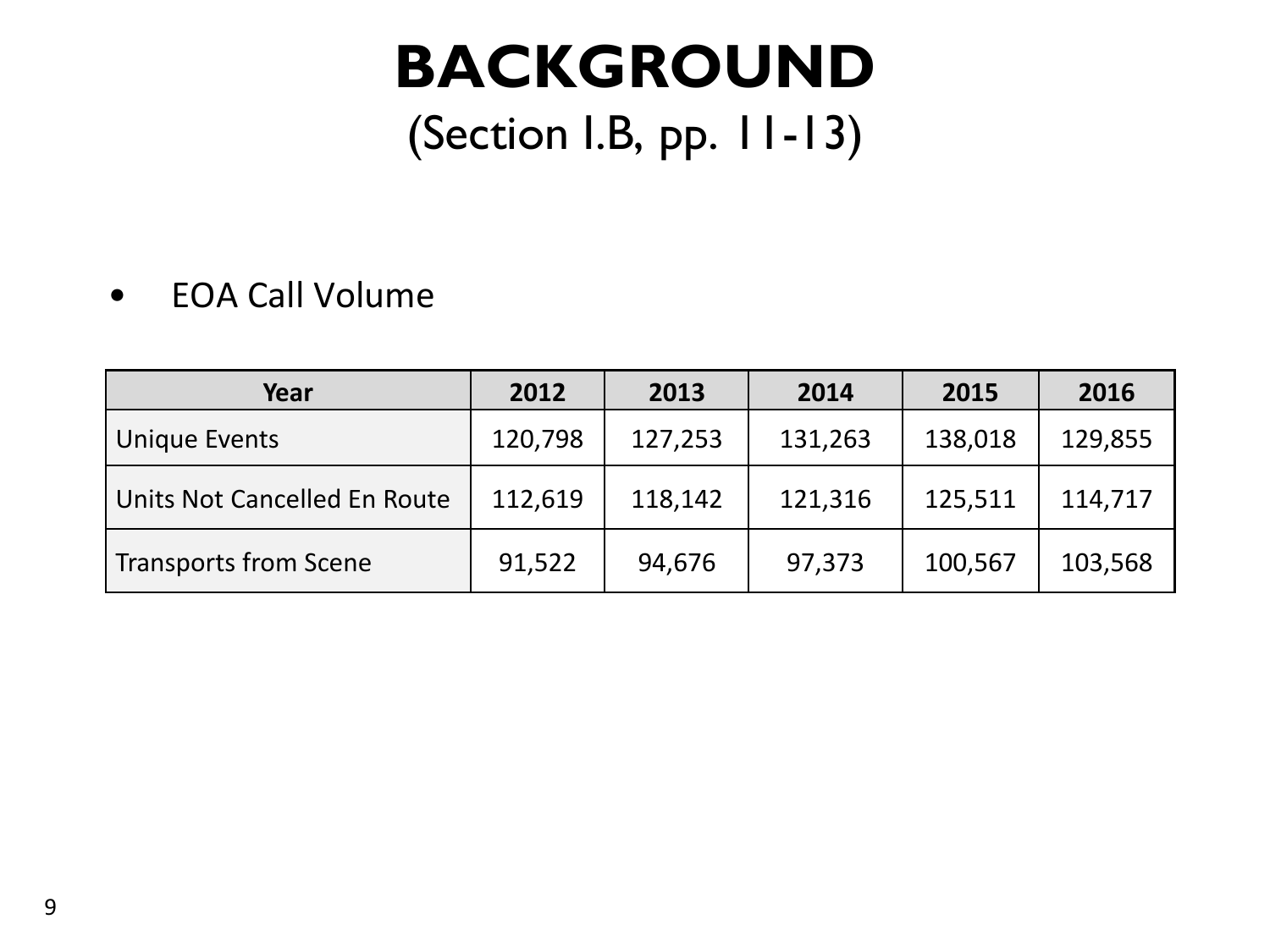# **SCOPE** (Section I.B, pp. 13-16)

• The overall goal of the terms and specifications of this RFP is to identify and enter into a contract with the 911 Ambulance provider that will best serve the 911 medical needs of the people of Alameda County while working collaboratively with the EMS Agency and other system participants to develop ongoing improvements in the delivery of prehospital care.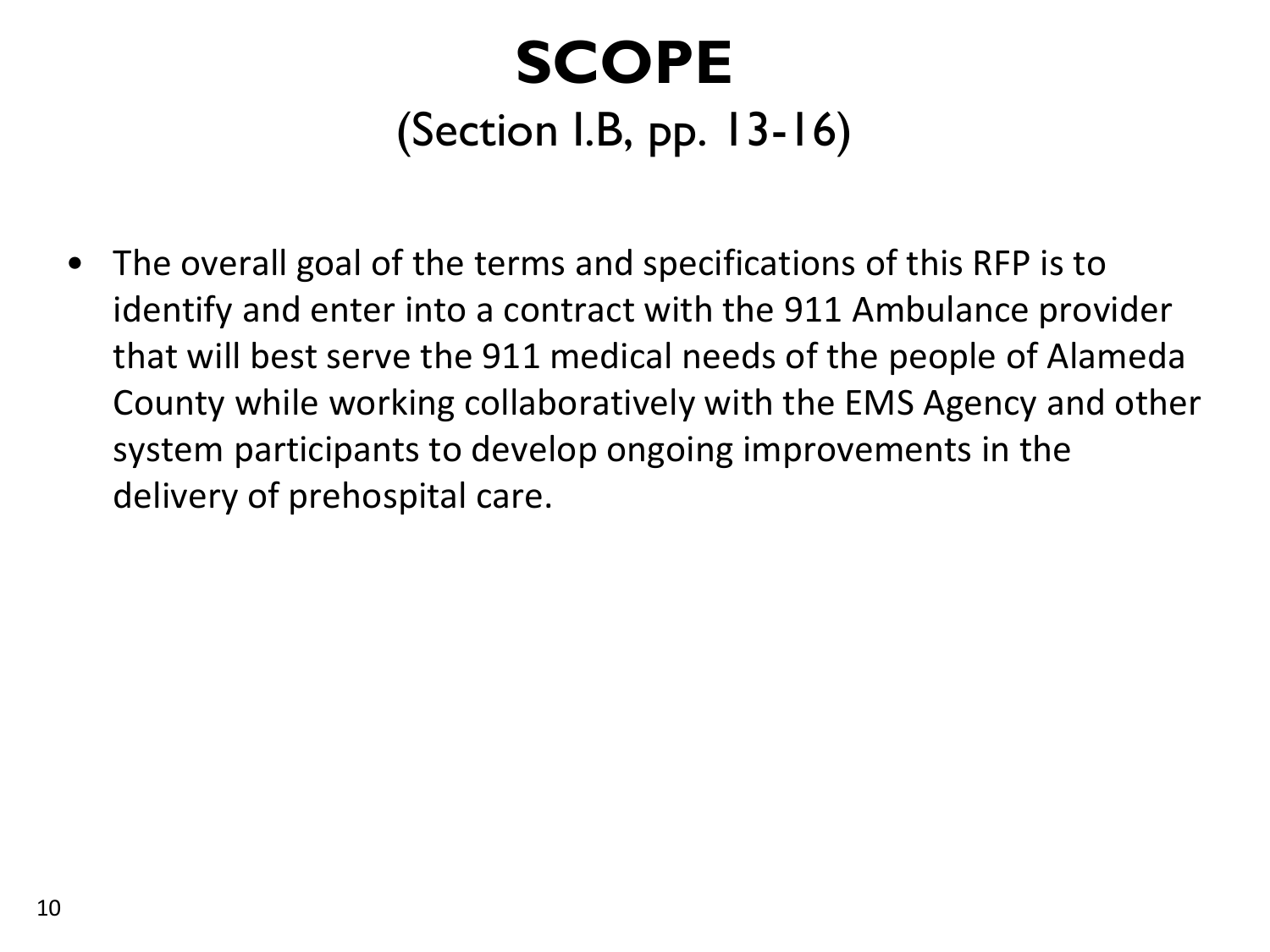## **SCOPE**  (Section I.B, pp. 13-16)

- The EMS Agency has made several key modifications to the typical provider terms, specifications, and requirements, to strategically match emergency ambulance resources to patient needs, and improve care to patients without undue financial or operational hardship on the Contractor. These changes include, but are not limited to:
	- Adoption of a liquidated damages structure to replace traditional fines and penalties for failing to meet standards
	- Changes in response time requirements
	- Changes in response configurations
	- Modifications supporting the strategic deployment and dispatch of ambulances.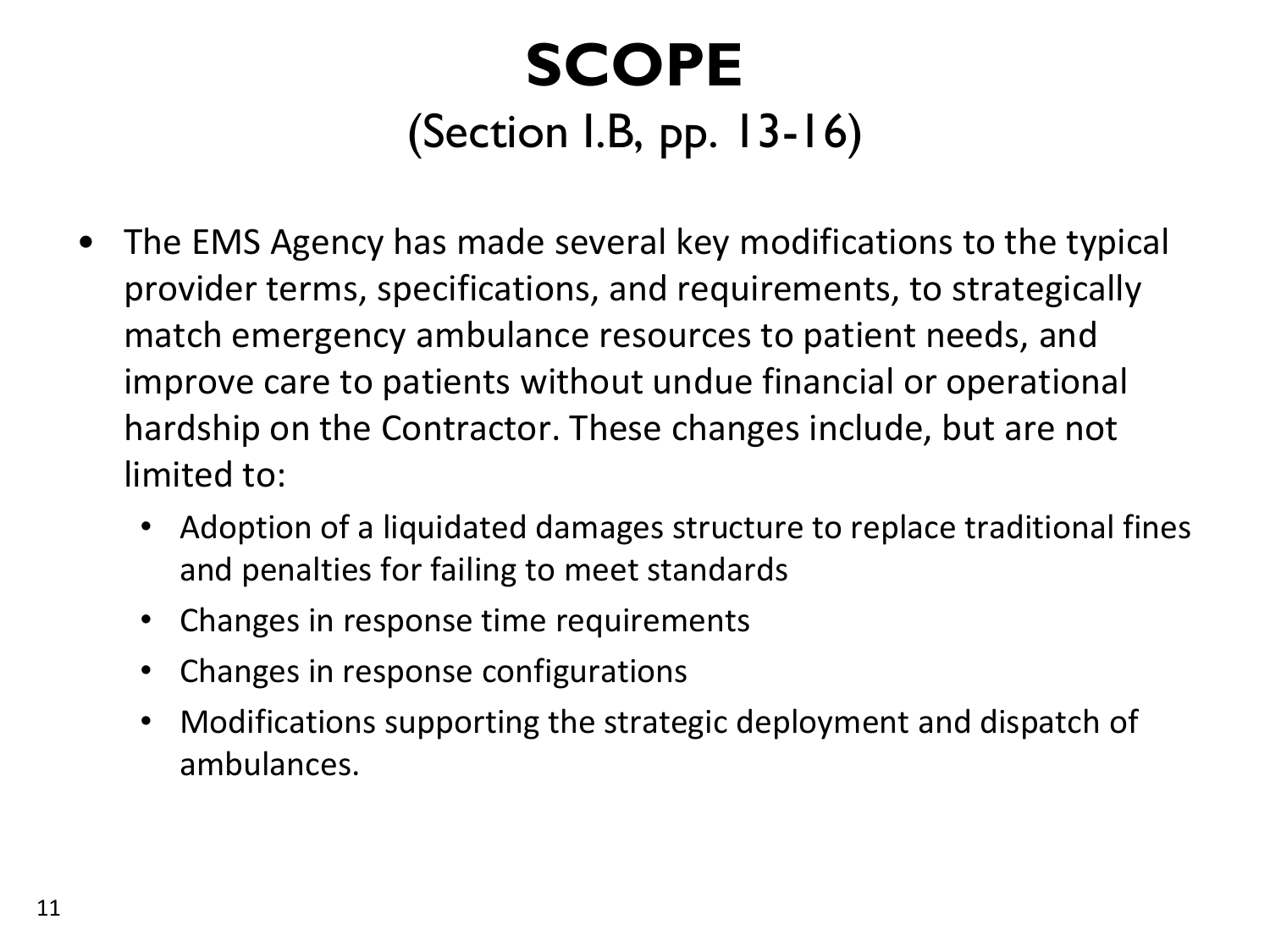# **SCOPE**  (Section I.B, pp. 13-16)

• This procurement process is designed to move the EMS System, and the 911 Ambulance Service provided therein, away from the traditional mindset that "quicker is always better" and toward a new framework of "providing the right resource, to the right patient, at the right time, and at the lowest responsible cost"—a direction that is supported by clinical research and is necessary for the financial stability of the system.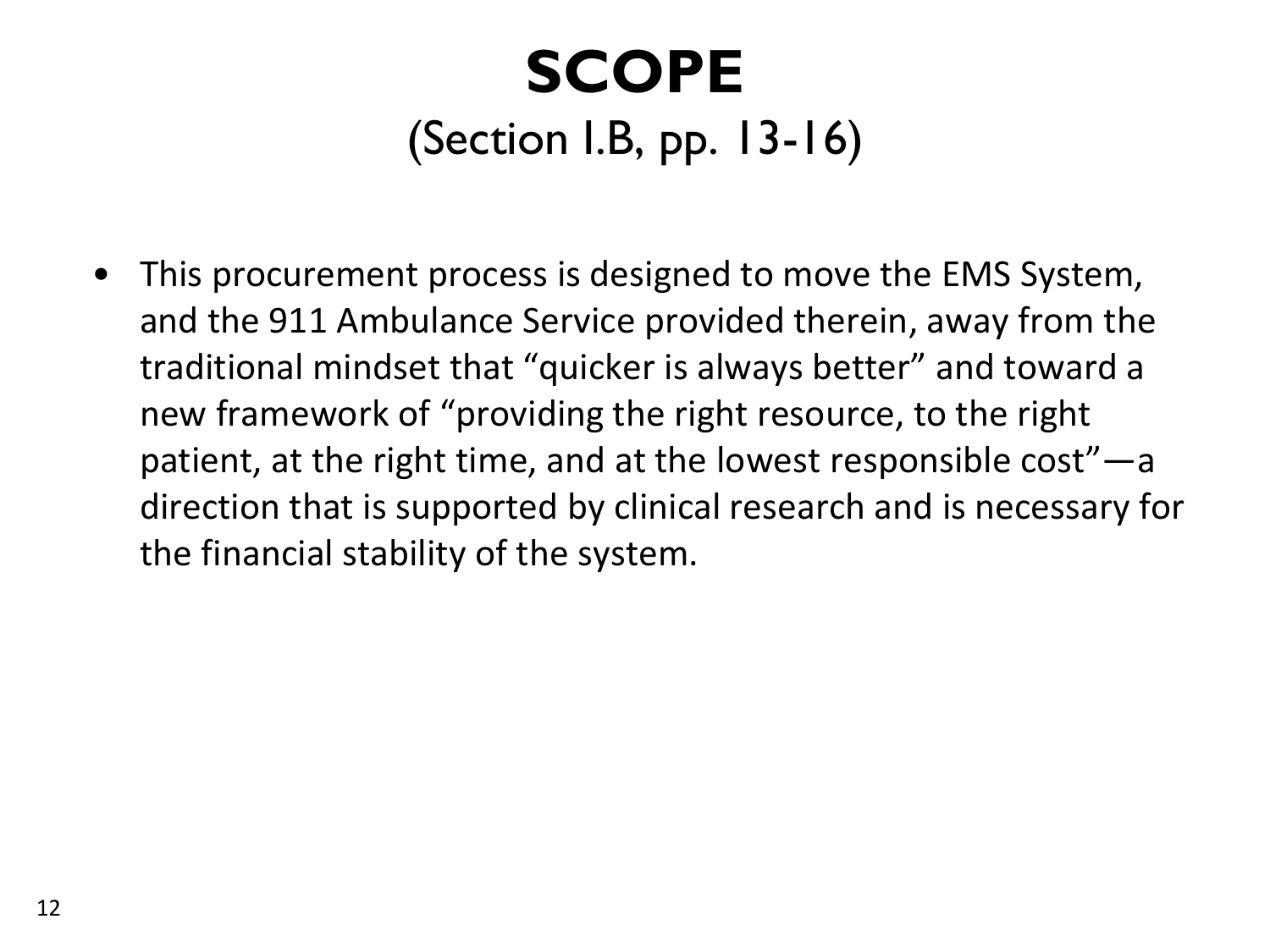# **SCOPE**  (Section I.B, pp. 13-16)

- The EMS Agency also closely monitors clinical practice and operational and financial performance to assure that the 911 Ambulance Services meet each of the County's overarching goals for the EMS System. These goals include the Institute for Health Improvement's Triple Aim for health care:
	- **Sustain and improve the quality of clinical care the patient receives**
	- **Stabilize or reduce the cost of EMS services**
	- **Improve patient satisfaction.**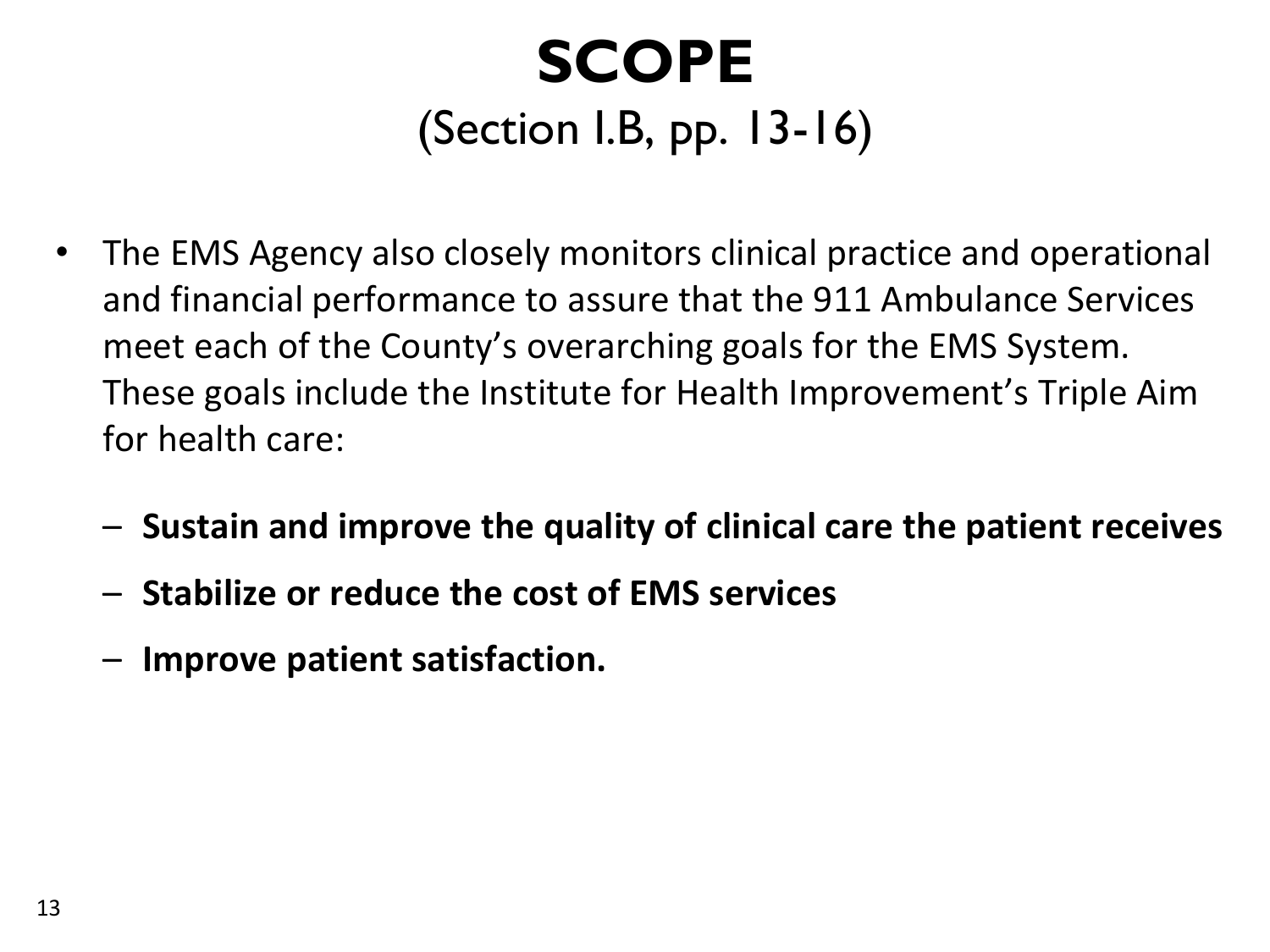# **MINIMUM QUALIFICATIONS** (Section 1.C, pp.16-21)

To qualify for evaluation by a County Selection Committee (CSC), Bidder must meet the following Bidder Minimum Qualifications:

#### • **Experience**

1. Each of the Bidder's Key Personnel must have been, for the last five (5) years, continuously engaged in providing or directly overseeing provision of those Key Personnel services as required by a high performance contract to a primary 911 Ambulance Services provider with exclusivity at the ALS level for an operating area of greater than 800,000 persons, with size, geographical spread, population densities, and call volume proportionately similar to those of the County of Alameda's EOA.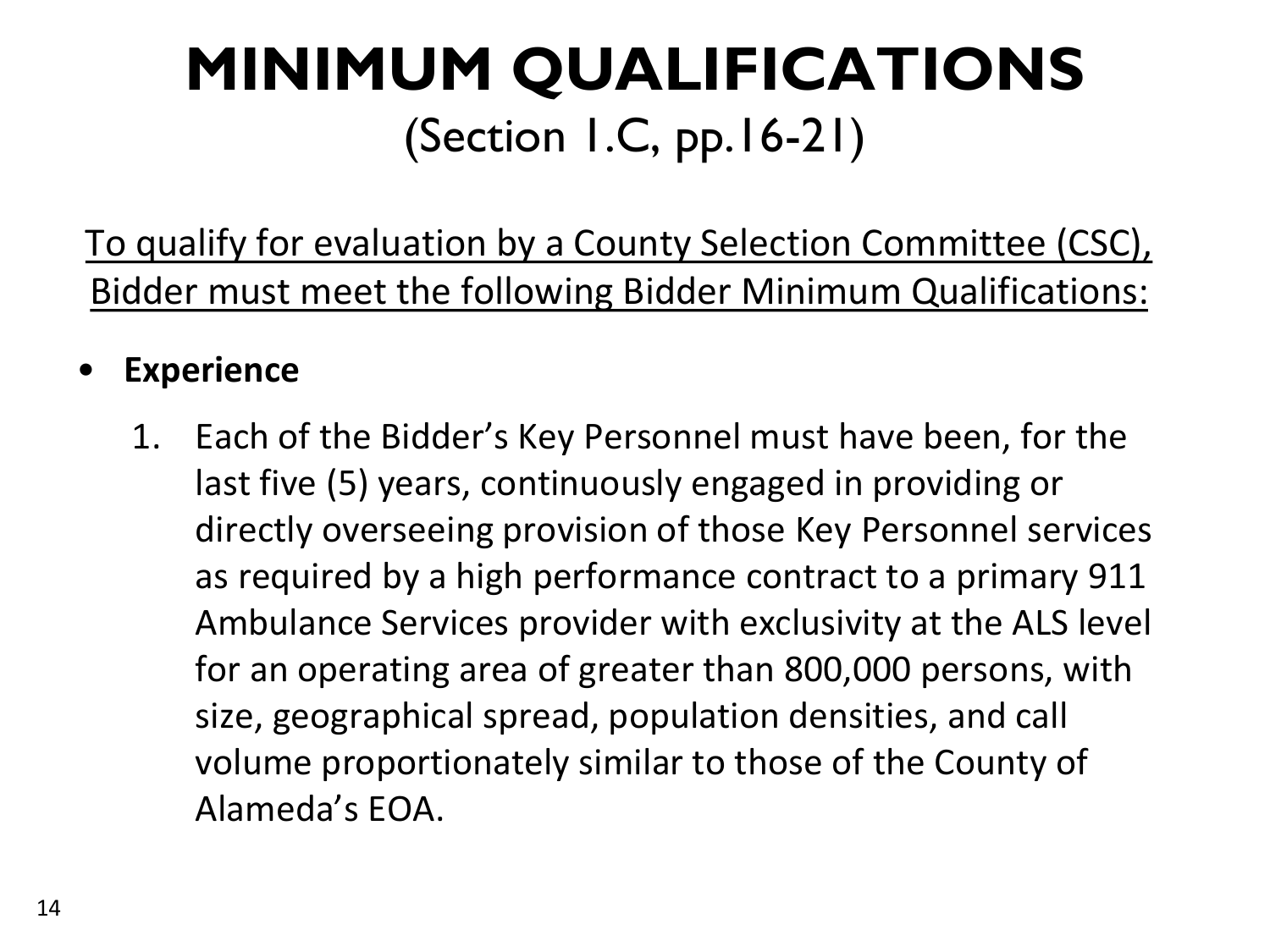# **MINIMUM QUALIFICATIONS** (Section 1.C, pp.16-21)

- 2. The Bidder must have existed and continuously provided Prehospital ALS Emergency Medical Services for a minimum of five (5) years in the United States.
	- If the Bidder is organized as a legally formed partnership or limited liability company, each partner entity participating in the partnership or limited liability company must have existed and continuously provided Prehospital ALS Emergency Medical Services, for a minimum of five (5) years in the United States.
	- If the Bidder is organized as a joint power authority or joint powers agency, each public agency participating in the joint power authority or joint powers agency must have existed and continuously provided Prehospital ALS Emergency Medical Services, for a minimum of five (5) years in the United States.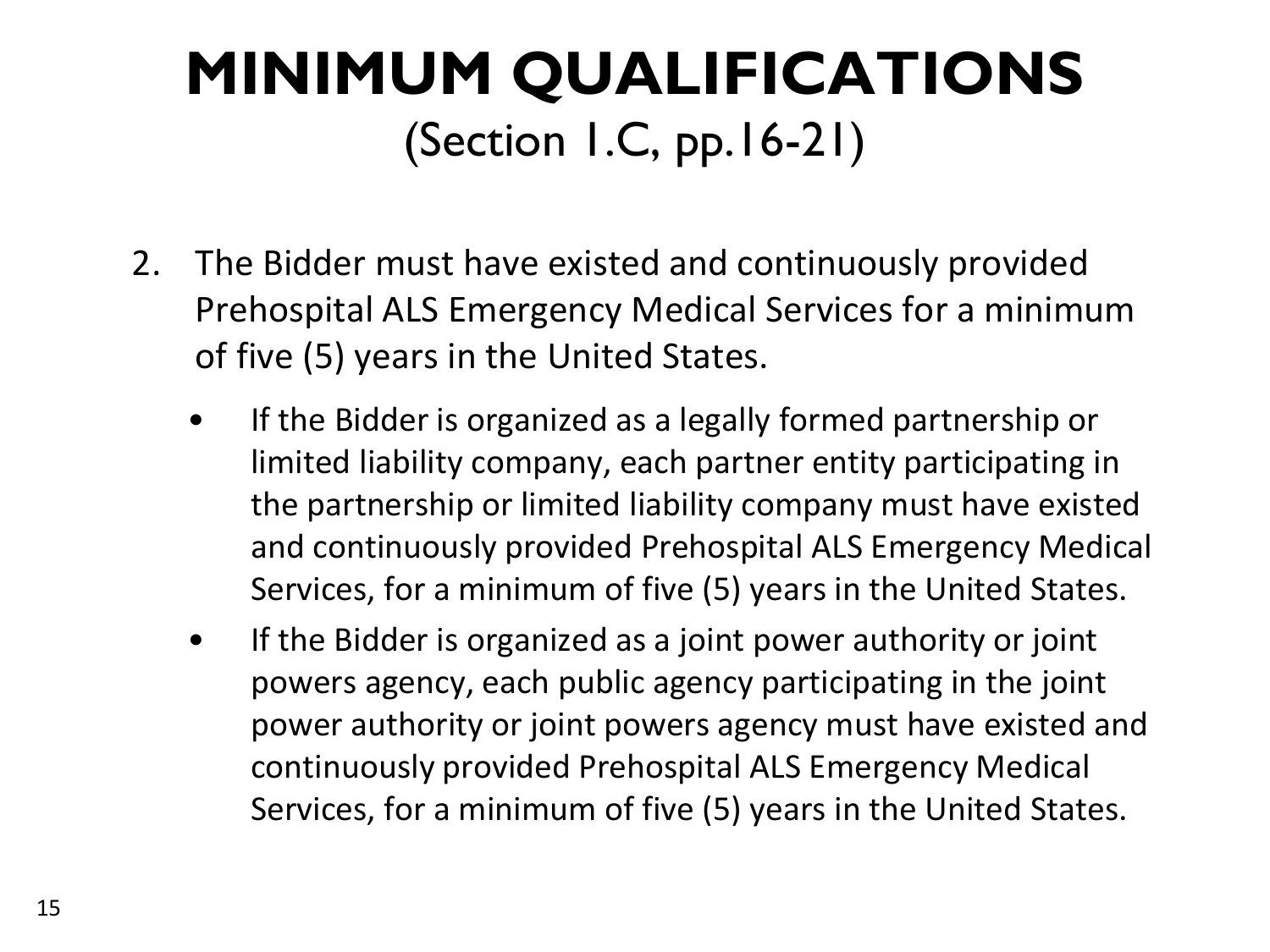# **MINIMUM QUALIFICATIONS** (Section 1.C, pp.16-21)

#### • **Financial Condition**

- 1. Financial Stability
- 2. Working Capital
- 3. System Economics Statement
- **Demonstration of Additional Bidder Qualifications**
	- 1. Litigation History
	- 2. Contracts in Good Standing
	- 3. Key Personnel
	- 4. Contracts with EMS System Participants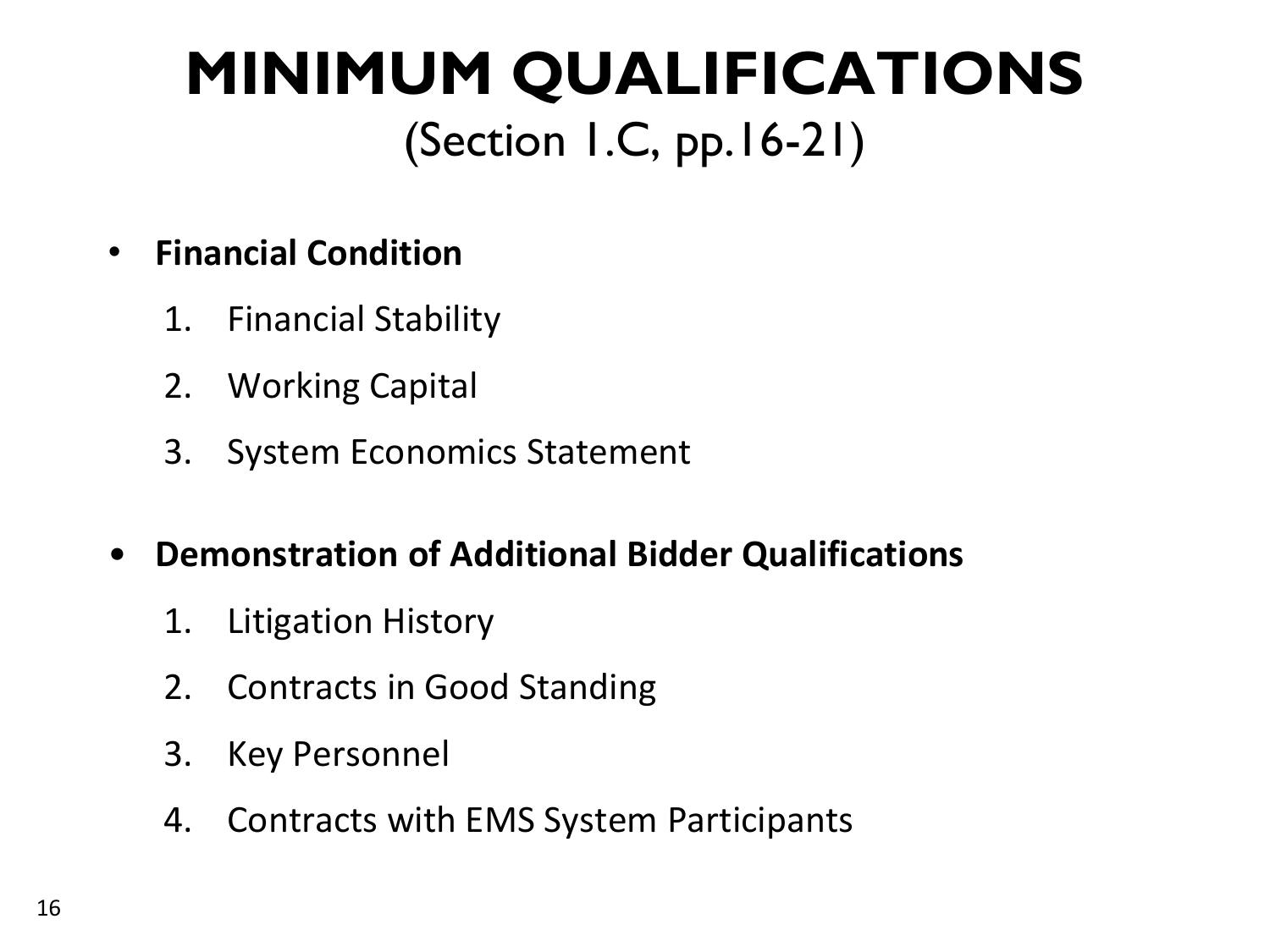# **MAPS** (Exhibit F, pp. 174-175)

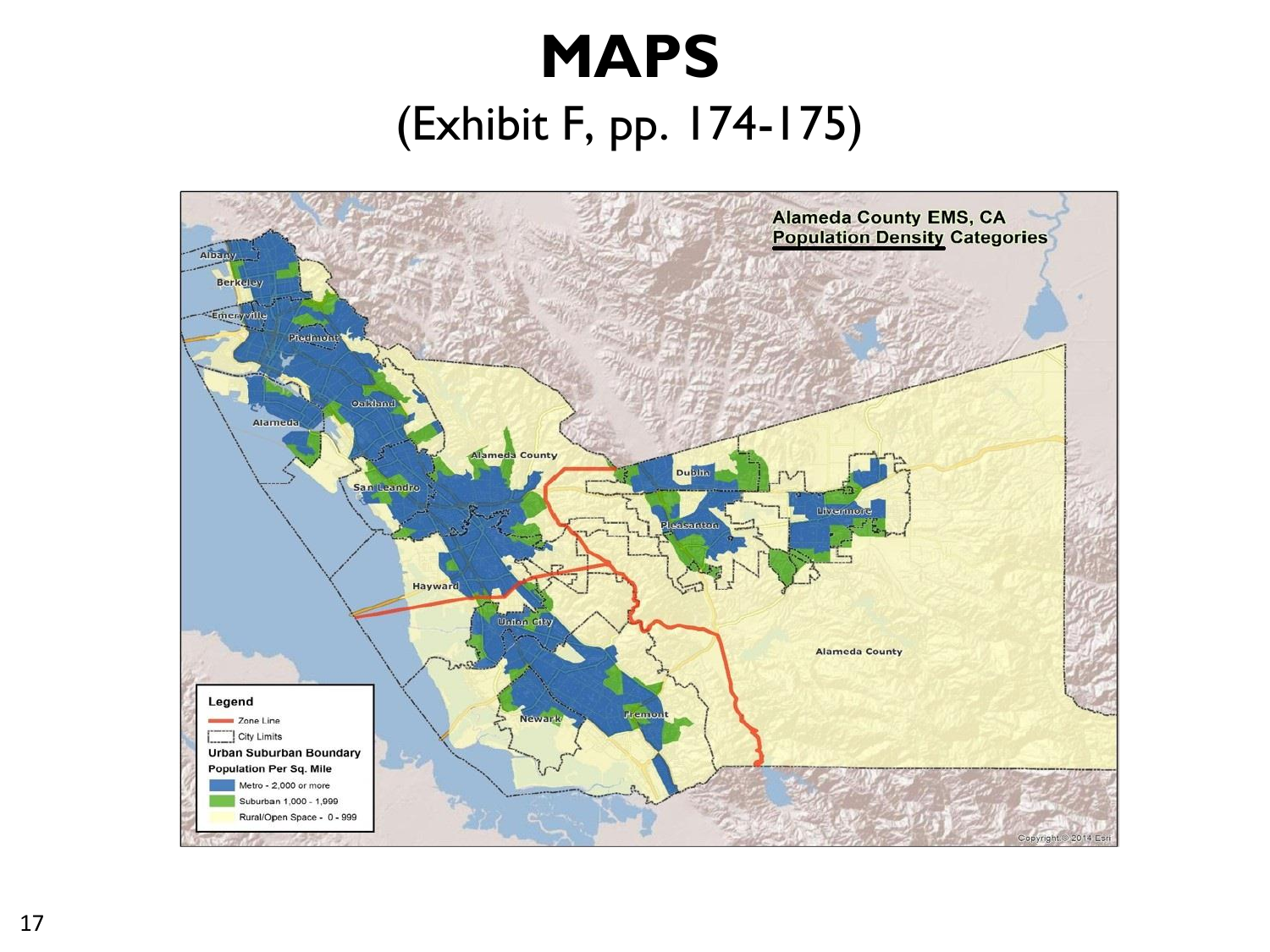# **MAPS** (Exhibit F, pp. 174-175)

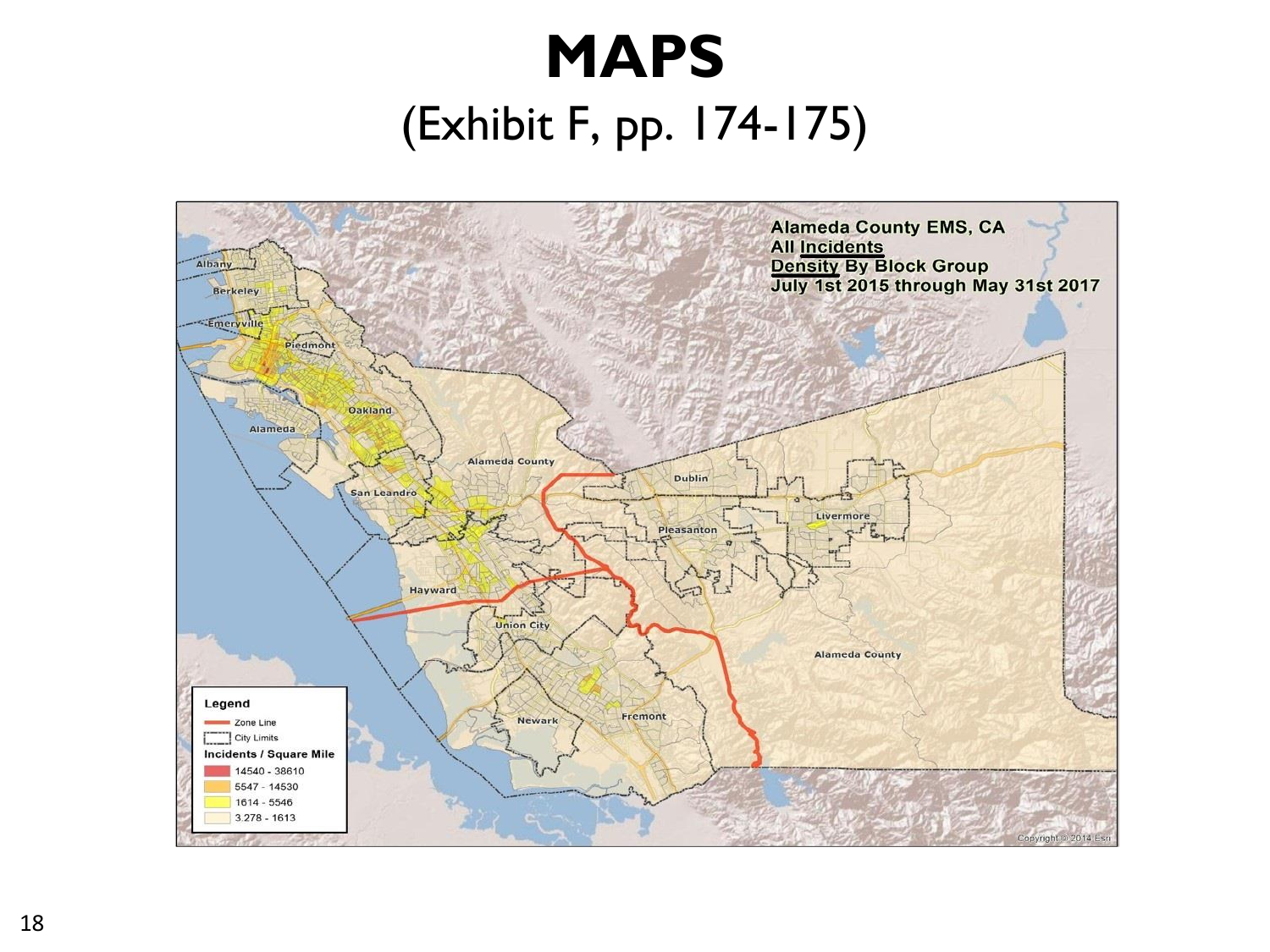### **PROPOSAL REQUIREMENTS / MINIMUM SERVICES** (Exhibit A-1; Section 1V.W, pp. 99-100)

- The three **Deployment Zones** are:
	- **North**  From the northwest County line down the bayside communities to an east/west line crossing Interstate 880 (I-880) at Industrial Boulevard, intersecting Palomares Road and continuing in the north-easterly direction to the County line.
	- **South**  From the line crossing I-880 at Industrial Boulevard and intersecting Palomares Road continuing southerly to Niles Canyon Road, then south-easterly along Niles Canyon Road, Paloma Way and Calaveras Road to the County line.;
	- **East**  Commonly called the Tri-Valley, the three cities and unincorporated areas within Alameda County east of the North and South Deployment Zones.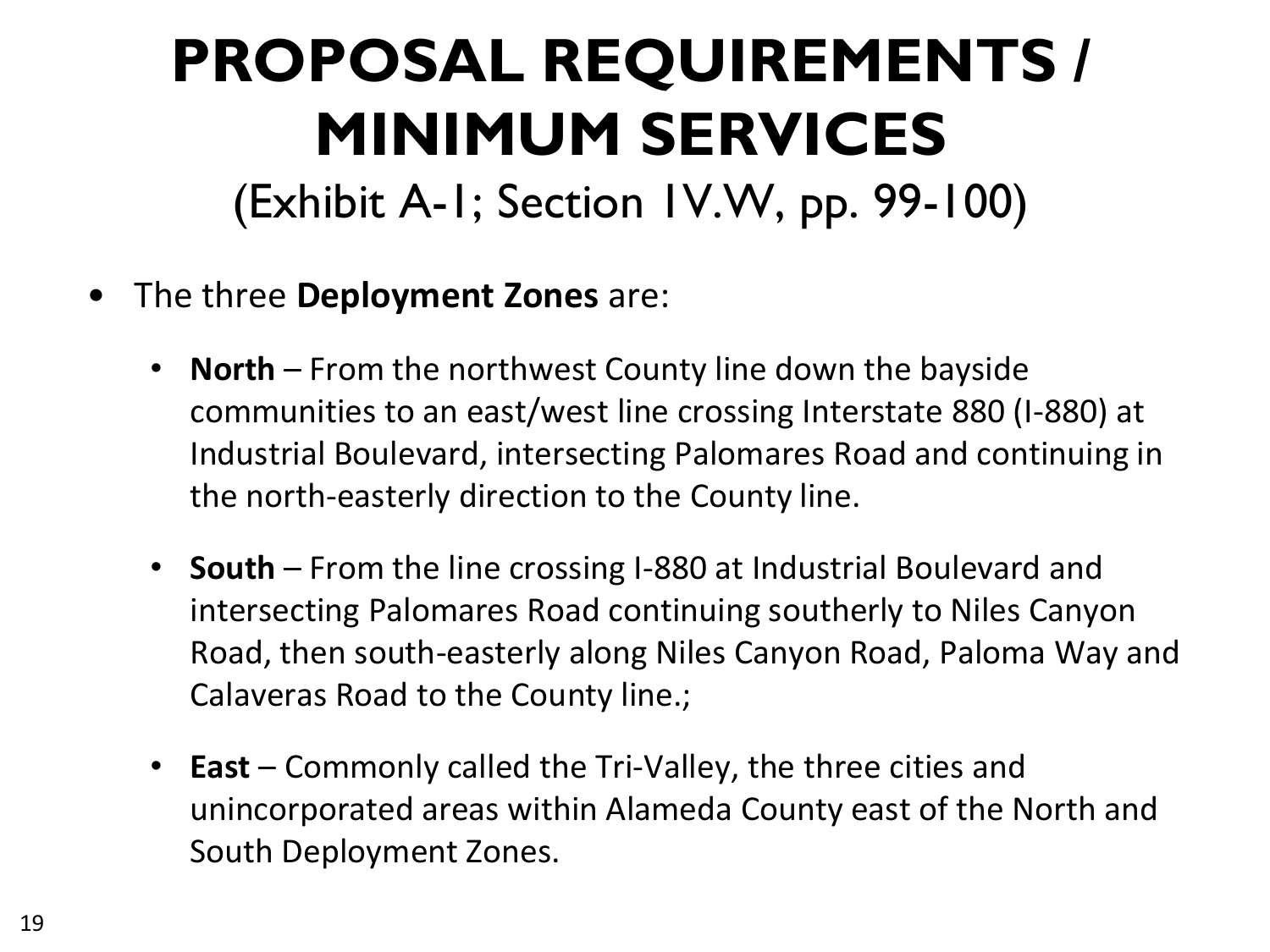(Exhibit A-1, Section 1.E, pp. 62-65; Section 1V.W, pp. 99-114)

- 23 months of existing system data used to construct a model of clinical severity for 911 medical responses
	- Medical Priority Dispatch System (MPDS) coding
	- Transport rates & modes
	- Frequency of advanced clinical intervention
	- Patient disposition
- Based on the level of clinical severity, medical requests for EMS response have been placed in one of 4 Priority categories.
- This system ensures identification of the highest-acuity patients and provision of the appropriate-level of medical response to each call.
- 5150 requests are non-medical and have separate resource and response-time requirements.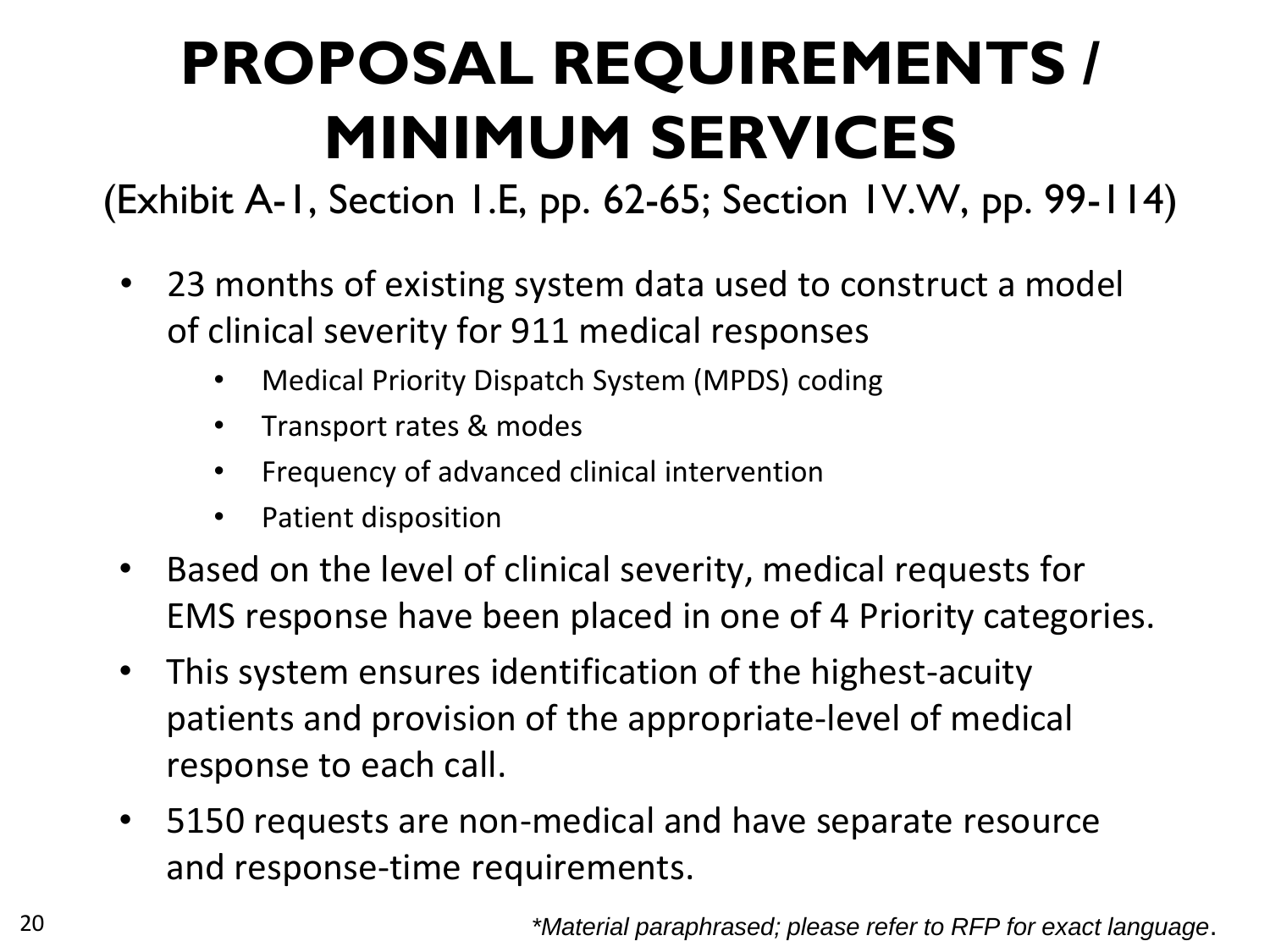#### (Exhibit A-1, Section 1.E, pp. 62-65)

|                                                                                     | <b>Priority 1</b>                                                                                           |  |  |
|-------------------------------------------------------------------------------------|-------------------------------------------------------------------------------------------------------------|--|--|
|                                                                                     | <b>Critical</b>                                                                                             |  |  |
| ALS First Responder                                                                 | Lights and Sirens                                                                                           |  |  |
| <b>ALS Ambulance</b>                                                                | <b>Lights and Sirens</b>                                                                                    |  |  |
| <b>EMS Supervisor</b>                                                               | <b>Lights and Sirens</b>                                                                                    |  |  |
|                                                                                     | Calls with very high rates of ALS interventions or mortality. This level could also use any type of vehicle |  |  |
| or provider to provide CPR or AED.                                                  |                                                                                                             |  |  |
|                                                                                     | <b>Priority 2</b>                                                                                           |  |  |
|                                                                                     | <b>Life Threatening</b>                                                                                     |  |  |
| ALS First Responder                                                                 | <b>Lights and Sirens</b>                                                                                    |  |  |
| <b>ALS Ambulance</b>                                                                | <b>Lights and Sirens</b>                                                                                    |  |  |
|                                                                                     | Mixture of several categories with high rate of ALS intervention and high transportation rates.             |  |  |
|                                                                                     | <b>Priority 3</b>                                                                                           |  |  |
|                                                                                     | <b>Urgent / Emergent Interfacility Transport</b>                                                            |  |  |
| ALS First Responder (as needed)                                                     | <b>Lights and Sirens</b>                                                                                    |  |  |
| <b>ALS Ambulance</b>                                                                | <b>Lights and Sirens</b>                                                                                    |  |  |
|                                                                                     | 911 system generated request for interfacility transfer from healthcare facility that has licensed          |  |  |
| medical personnel on scene credentialed at the level of Registered Nurse or higher. |                                                                                                             |  |  |
|                                                                                     | <b>Priority 4</b>                                                                                           |  |  |
| <b>Non-Life Threatening</b>                                                         |                                                                                                             |  |  |
| Optional BLS or ALS First Responder                                                 | No Lights and Sirens                                                                                        |  |  |
| <b>BLS or ALS Ambulance</b>                                                         | No Lights and Sirens                                                                                        |  |  |
|                                                                                     | Mixture of categories with low rates of interventions and moderate transport rates.                         |  |  |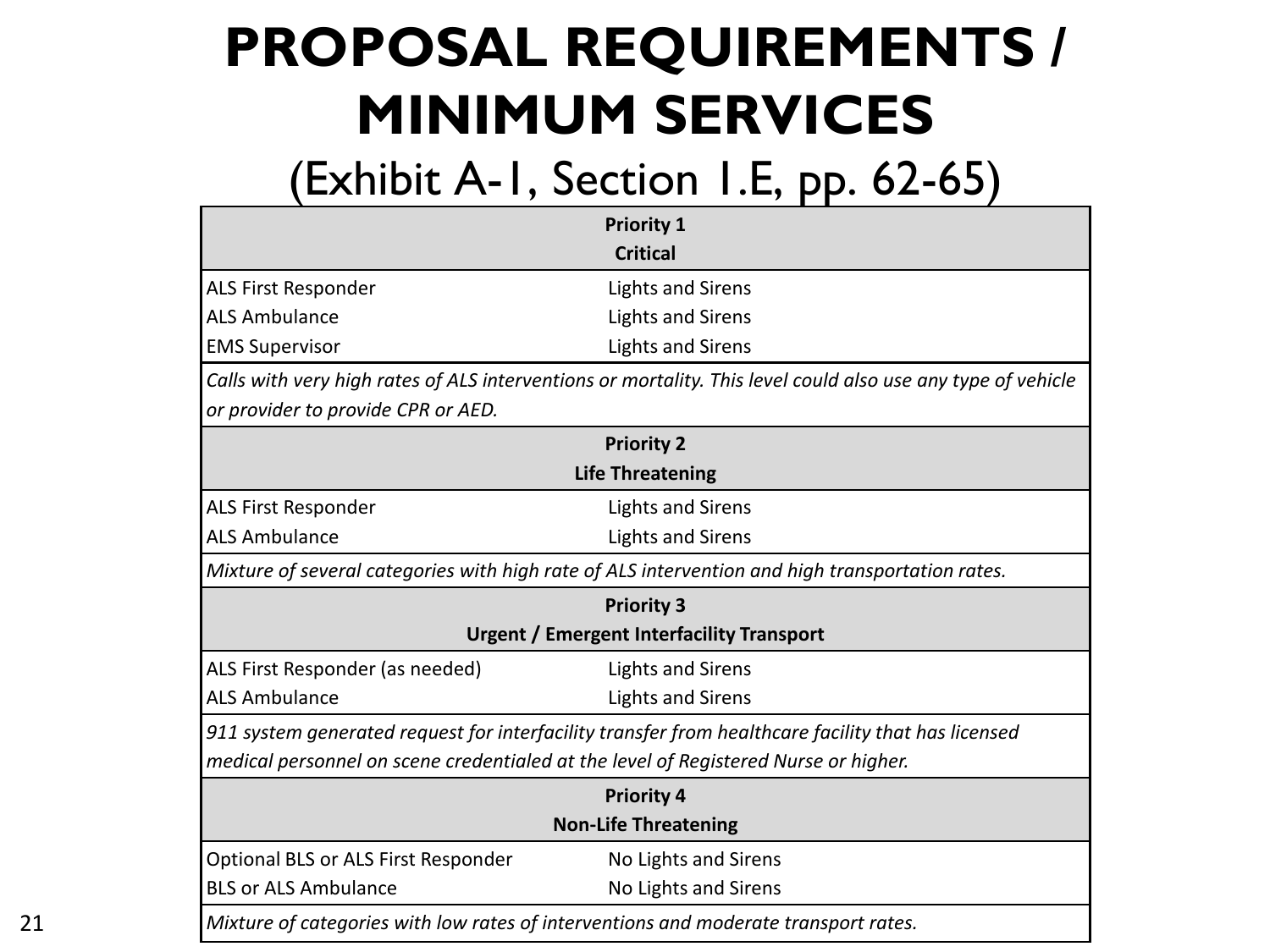#### **PROPOSAL REQUIREMENTS / MINIMUM SERVICES** (Exhibit A-1, Section 1V.W, pp. 99-114)

- Response time requirements for medical calls are based on Mode of Response (i.e. Lights and Sirens vs. No Lights and Sirens) and Subzone.
- Subzones are determined by population density
	- Metro 2,000 or more residents per square mile
	- Suburban 1,000 to 1,999 residents per square mile
	- Rural/Open Space 0 to 999 residents per square mile
- Total number of response time measurement categories is eighteen (18).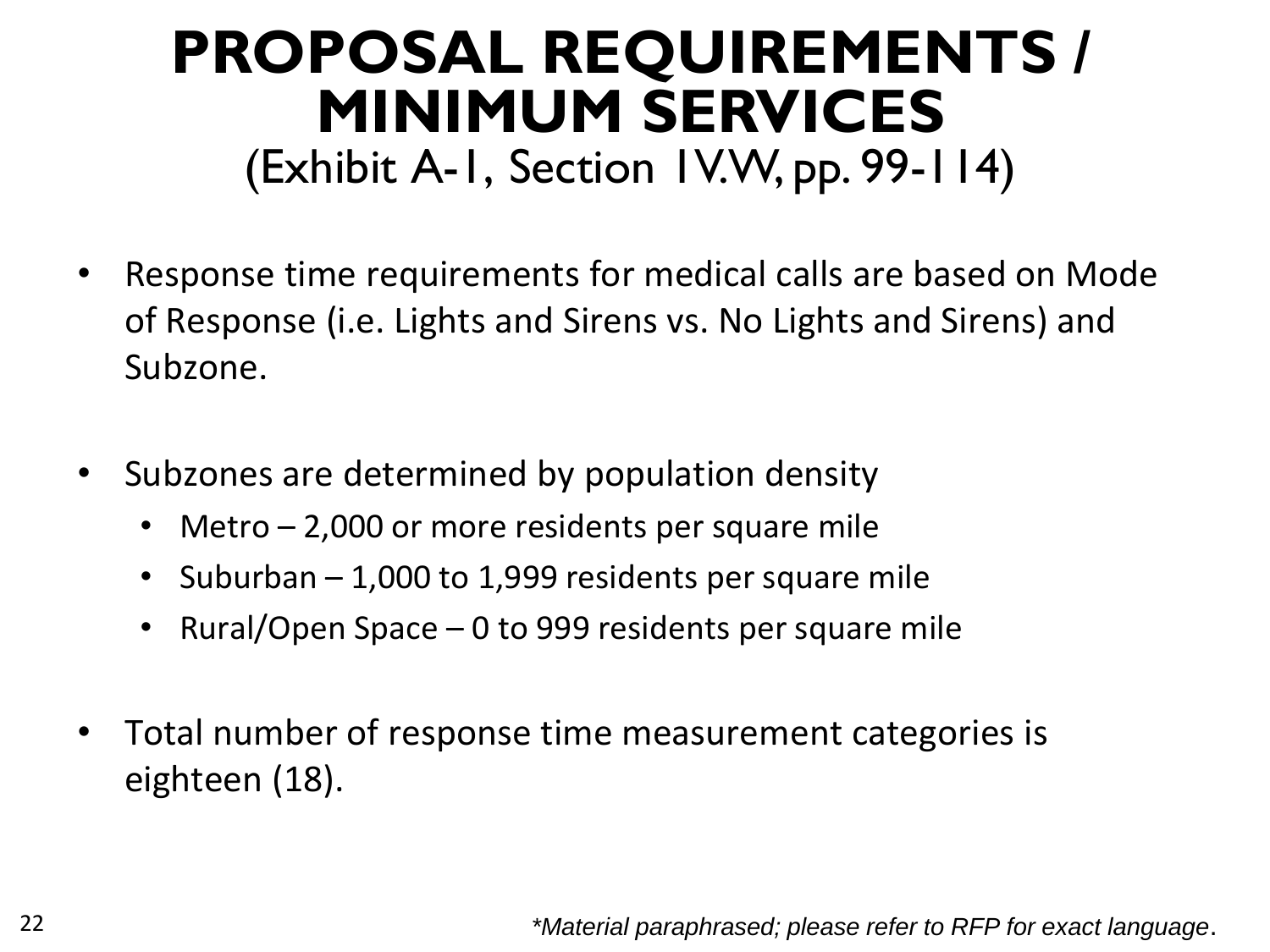(Exhibit A-1, Section 1V.W, pp. 99-114)

| <b>North DZ</b> |       | Code 3   | Suburban | Code 3 | Rural/<br>Open Space | Code 3 |
|-----------------|-------|----------|----------|--------|----------------------|--------|
| (6 Measurement  | Metro | Code 2   |          | Code 2 |                      | Code 2 |
| Categories      |       |          |          |        |                      |        |
| South DZ        |       | Code 3   |          | Code 3 | Rural/               | Code 3 |
| (6 Measurement  | Metro | Suburban |          |        |                      |        |
| Categories      |       |          | Code 2   | Code 2 | Open Space           | Code 2 |
| East DZ         |       | Code 3   |          | Code 3 | Rural/<br>Open Space | Code 3 |
| (6 Measurement  | Metro |          | Suburban |        |                      |        |
| Categories)     |       | Code 2   |          | Code 2 |                      | Code 2 |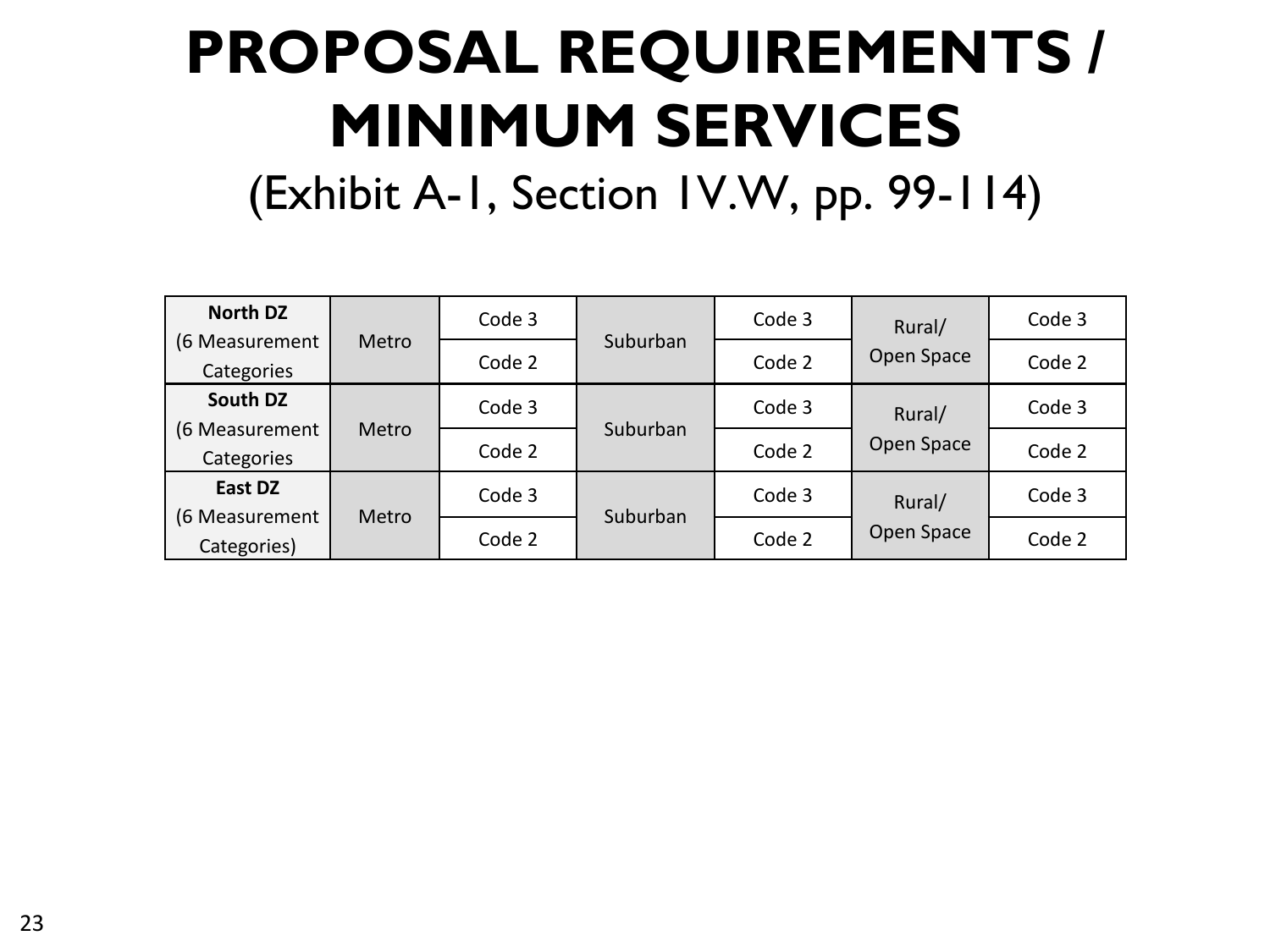(Exhibit A-1; Section 1V.W, pp. 99-114)

| <b>MPDS Dispatch</b> | <b>Minimum</b><br><b>Ambulance</b><br><b>Personnel</b><br><b>Configuration</b> | <b>Metro</b> | <b>Suburban</b> | <b>Rural/Open Space</b> |  |
|----------------------|--------------------------------------------------------------------------------|--------------|-----------------|-------------------------|--|
| Category             |                                                                                | Ambulance    | Ambulance       | <b>Ambulance</b>        |  |
| Priority 1           | 1 Paramedic<br>1 EMT                                                           | 10:00 min.   | 14:00 min.      | 16:00 min.              |  |
| Priority 2           | 1 Paramedic<br>1 EMT                                                           | 12:00 min.   | 16:00 min.      | 20:00 min.              |  |
| Priority 3           | 1 Paramedic<br>1 EMT                                                           | 14:00 min.   | 18:00 min.      | 20:00 min.              |  |
| Priority 4           | 2 EMTs                                                                         | 20:00 min.   | 30:00 min.      | 40:00 min.              |  |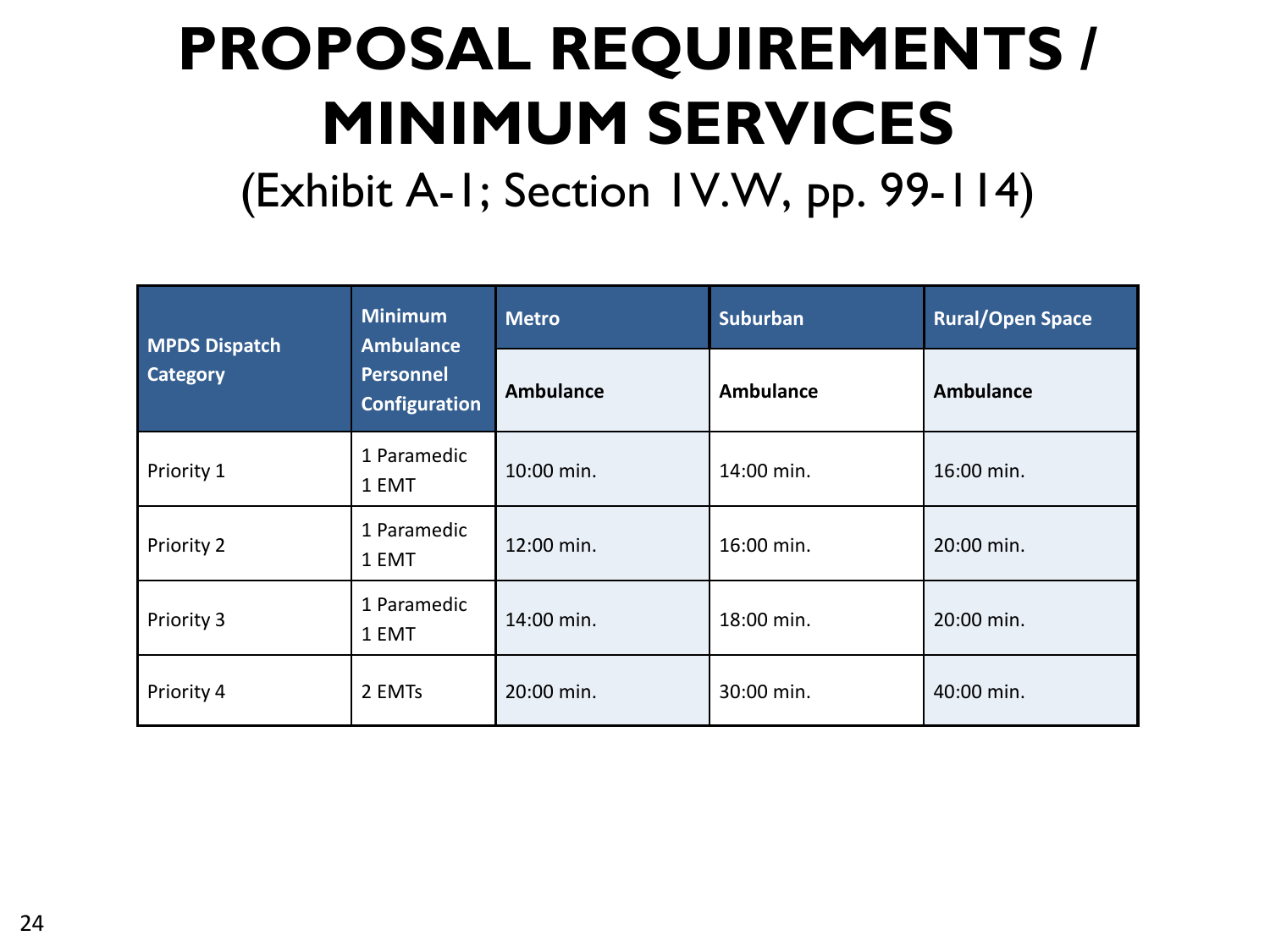(Exhibit A-1, Section IV.M, pp. 86-87; Section 1V.V, pp. 97-98)

- For mental and/or behavioral health transport calls in which medical assessment or medical care is **not** necessary, the Contractor is responsible to provide BLS transport or an alternative resource as approved by the EMS Agency.
- All bidders are required to develop and submit a plan for use of alternative transportation units for mental health/behavioral, and other transport requests that do not necessitate emergency ambulance response.
- For California Welfare and Institutions Code section 5150 and/or behavioral/mental health calls in which a law enforcement officer (or other authorized person) requests a medical assessment, the Contractor is responsible to respond with a BLS or ALS ambulance, based on the nature of the call.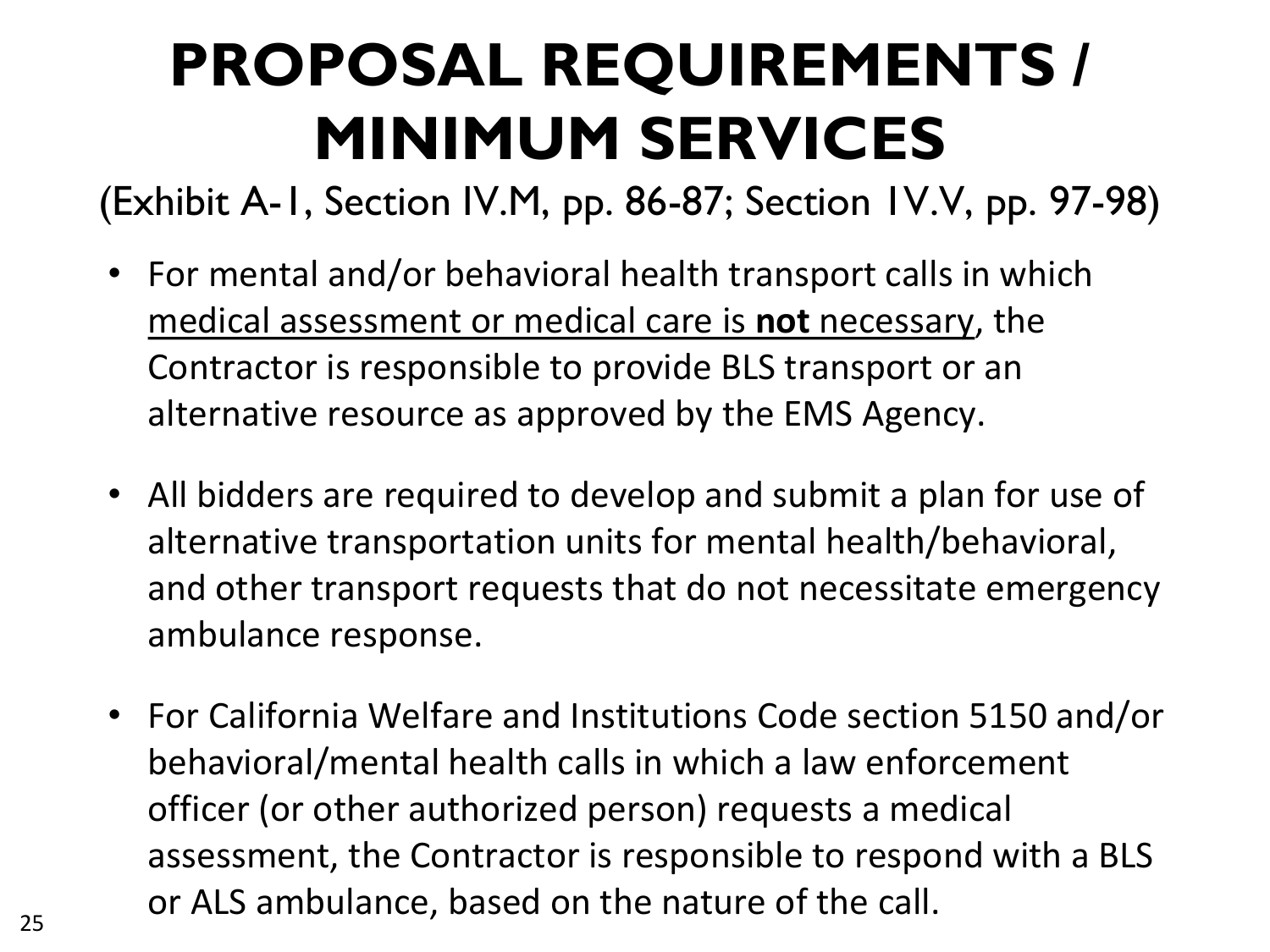(Exhibit A-1, Section 1V.W, pp. 101-102)

| <b>Dispatch Category</b> | <b>Minimum</b><br><b>Personnel</b><br>Configuration | <b>Metro</b>                                  | <b>Suburban</b>                               | <b>Rural/Open Space</b>                       |  |
|--------------------------|-----------------------------------------------------|-----------------------------------------------|-----------------------------------------------|-----------------------------------------------|--|
|                          |                                                     | <b>BLS Ambulance or</b><br><b>Alternative</b> | <b>BLS Ambulance or</b><br><b>Alternative</b> | <b>BLS Ambulance or</b><br><b>Alternative</b> |  |
|                          |                                                     |                                               |                                               |                                               |  |
|                          |                                                     | <b>Resource</b>                               | <b>Resource</b>                               | <b>Resource</b>                               |  |
|                          | 2 EMTs or                                           |                                               |                                               |                                               |  |
| Non-medical 5150         | alternative                                         | 40:00 min.                                    | 50:00 min.                                    | 60:00 min.                                    |  |
|                          | configuration                                       |                                               |                                               |                                               |  |

| <b>Dispatch</b><br><b>Category</b> | <b>Minimum</b><br><b>Personnel</b><br><b>Configuration</b> | <b>Metro</b>     |                                                       | <b>Suburban</b>  |                                                       | <b>Rural/Open Space</b> |                                                       |
|------------------------------------|------------------------------------------------------------|------------------|-------------------------------------------------------|------------------|-------------------------------------------------------|-------------------------|-------------------------------------------------------|
|                                    |                                                            | Response         | <b>Resource</b>                                       | <b>Response</b>  | <b>Resource</b>                                       | <b>Response</b>         | <b>Resource</b>                                       |
| Non-medical<br>5150                | 2 EMTs or<br>alternative<br>configuration                  | Non-<br>Emergent | <b>BLS</b><br>Ambulance<br>or Alternative<br>Resource | Non-<br>Emergent | <b>BLS</b><br>Ambulance or<br>Alternative<br>Resource | Non-<br>Emergent        | <b>BLS</b><br>Ambulance or<br>Alternative<br>Resource |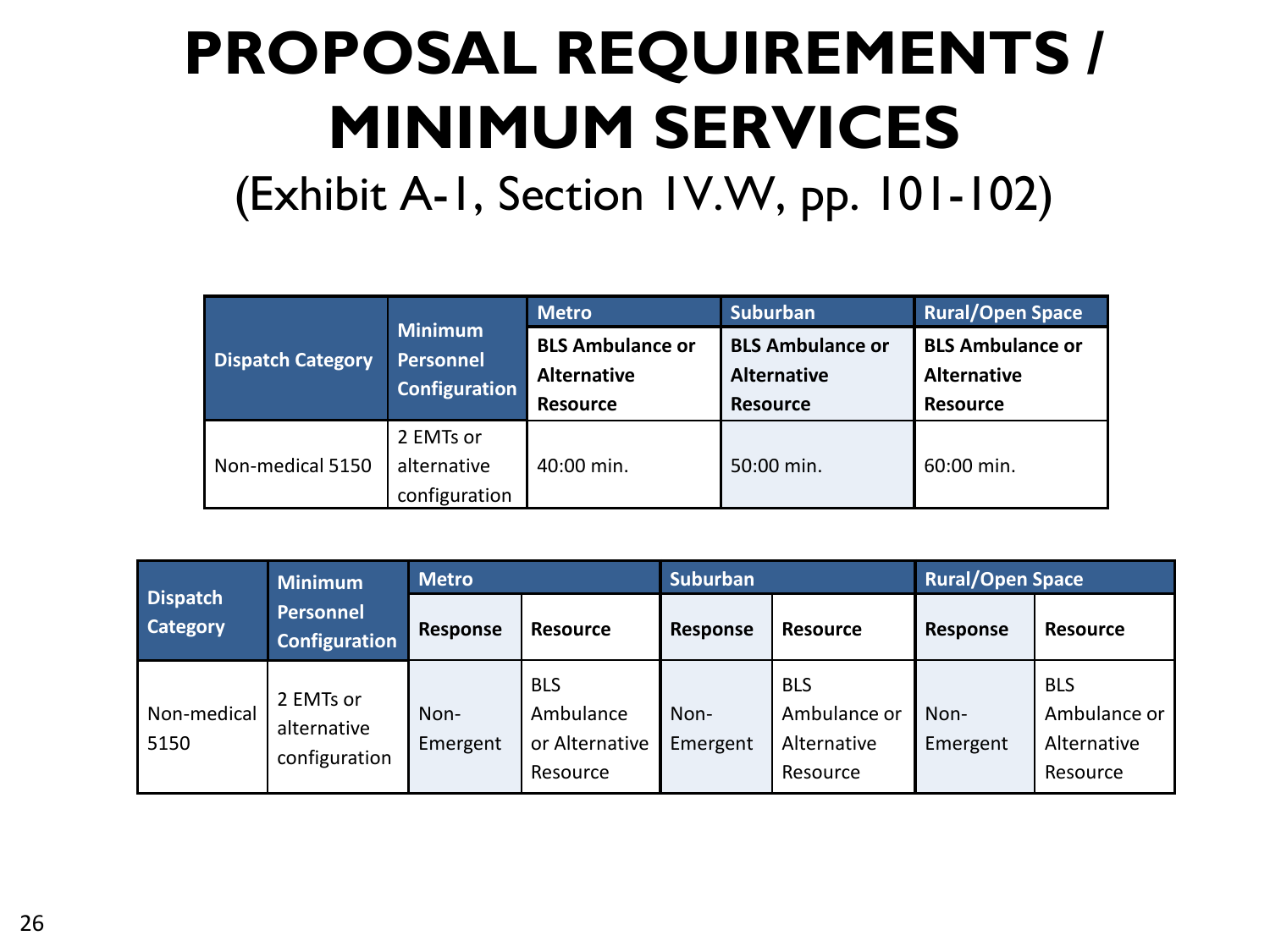(Exhibit A-1, Section 1V.W, pp. 99-114)

- It is the goal of the EMS Agency to deliver the expected clinicallydriven response times to all incidents 90% of the time.
- The goal of liquidated damages is to bring serious attention to needed corrections, after a detection and warning period. A contractor planning to under-deploy and pay small, but cumulative penalties is not providing acceptable service to the County.
- Liquidated damages escalate based on failure to correct noncompliance with response times.
- Repetitive pattern failures of response time compliance will result in severe penalties up to a declaration of material breach of the contract. The financial penalties are designed to be a deterrent serving to ensure proper deployment of the system 24 hours a day,  $_{27}$  7 days a week, 52 weeks per year.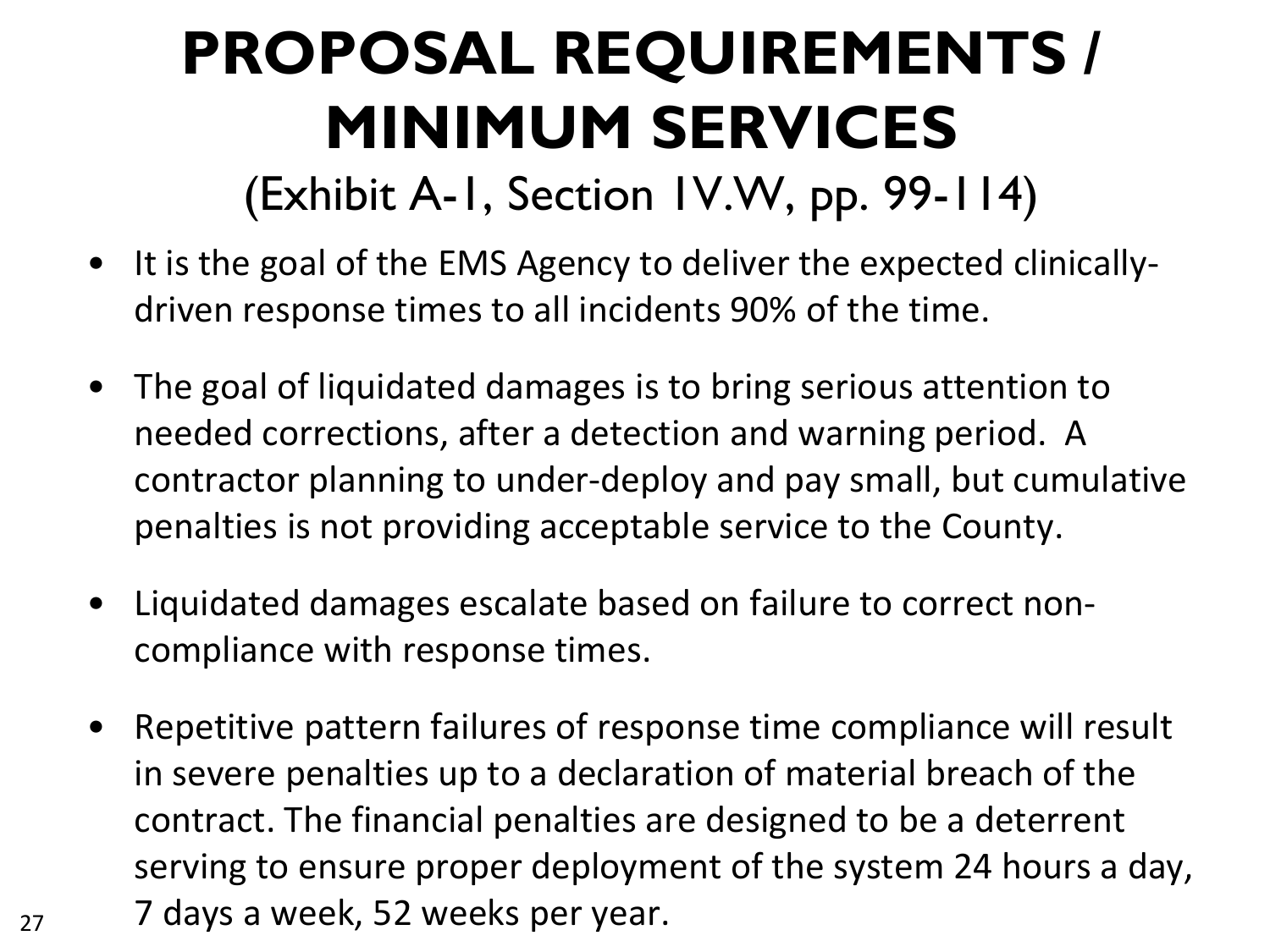## **PROPOSAL REQUIREMENTS / MINIMUM SERVICES** (Exhibit A-1, Section 1V.W, pp. 99-114)

- Incentive to Perform: No liquidated damages are paid if 90% performance is attained in each response time measurement category.
- Exception: Excessively prolonged response times are unacceptable to the EMS Agency and constitute a Failure to Respond. Contractor shall pay **\$50,000** for each failure by the Contractor to provide an ambulance on-scene within two hundred and fifty percent (250%) of the Response Time Compliance Requirement to any location within the EOA where a medical response has been requested by an EMS Agency-approved EMD center.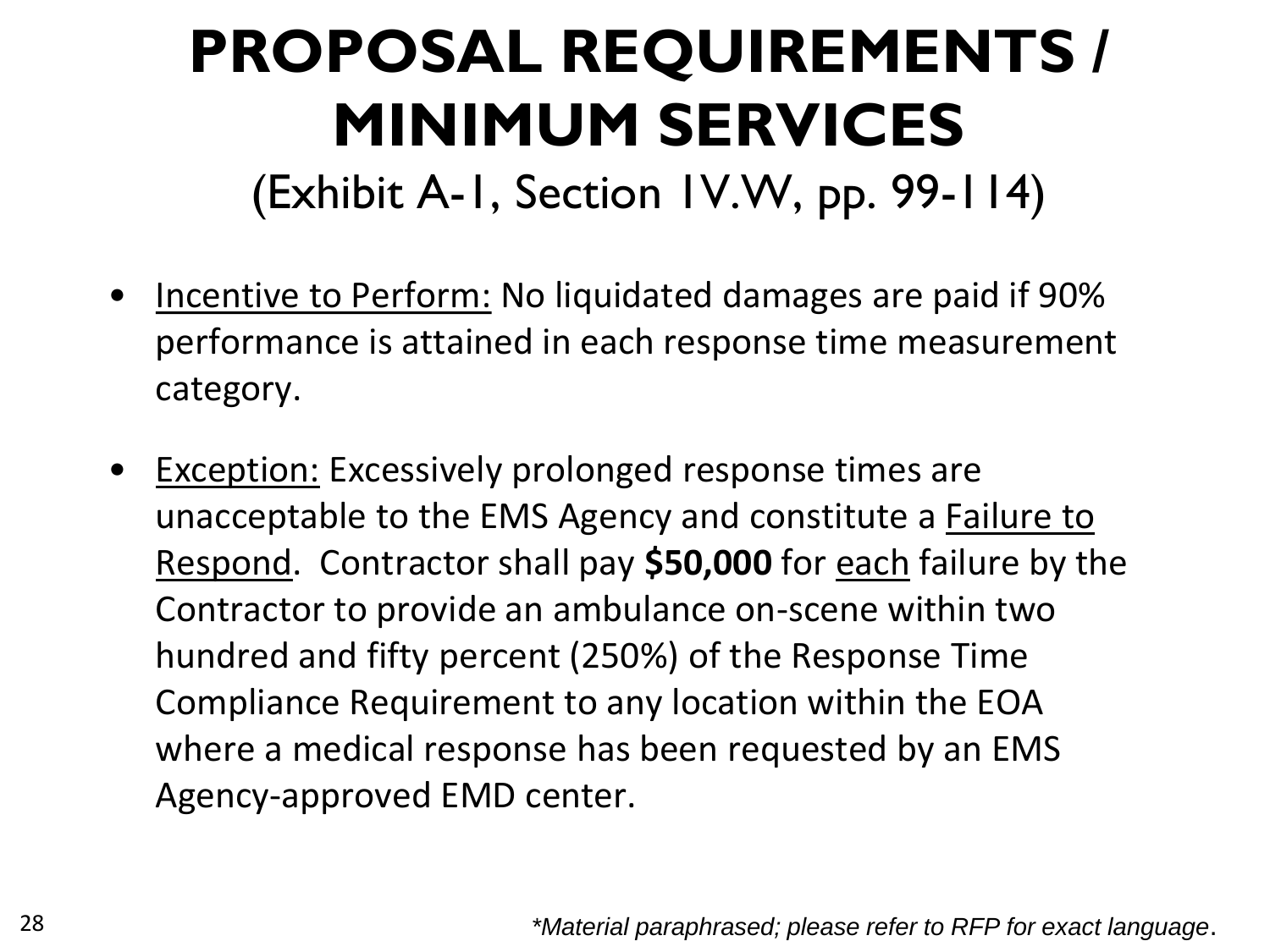(Exhibit A-1, Section V.DD, pp. 131-132; Section 1V.Z, pg. 122)

- The EMS Agency requires the use of its selected single, uniform electronic patient care report and data collection system for all 911 providers in the County. The Contractor will be the backbone of the data collection system; Contractor will own, provide, and maintain the system. Contractor will be required to provide the software for the First Responder Agencies, and the EMS Agency will provide technical support for these First Responder Agencies through a separate consulting contract.
- Contractor shall propose and provide, at its cost, a data reporting system for the near real-time evaluation of performance and response time data as specified and approved by the EMS Agency. This system shall enable web-based access by the EMS Agency and others whom the EMS Director may authorize.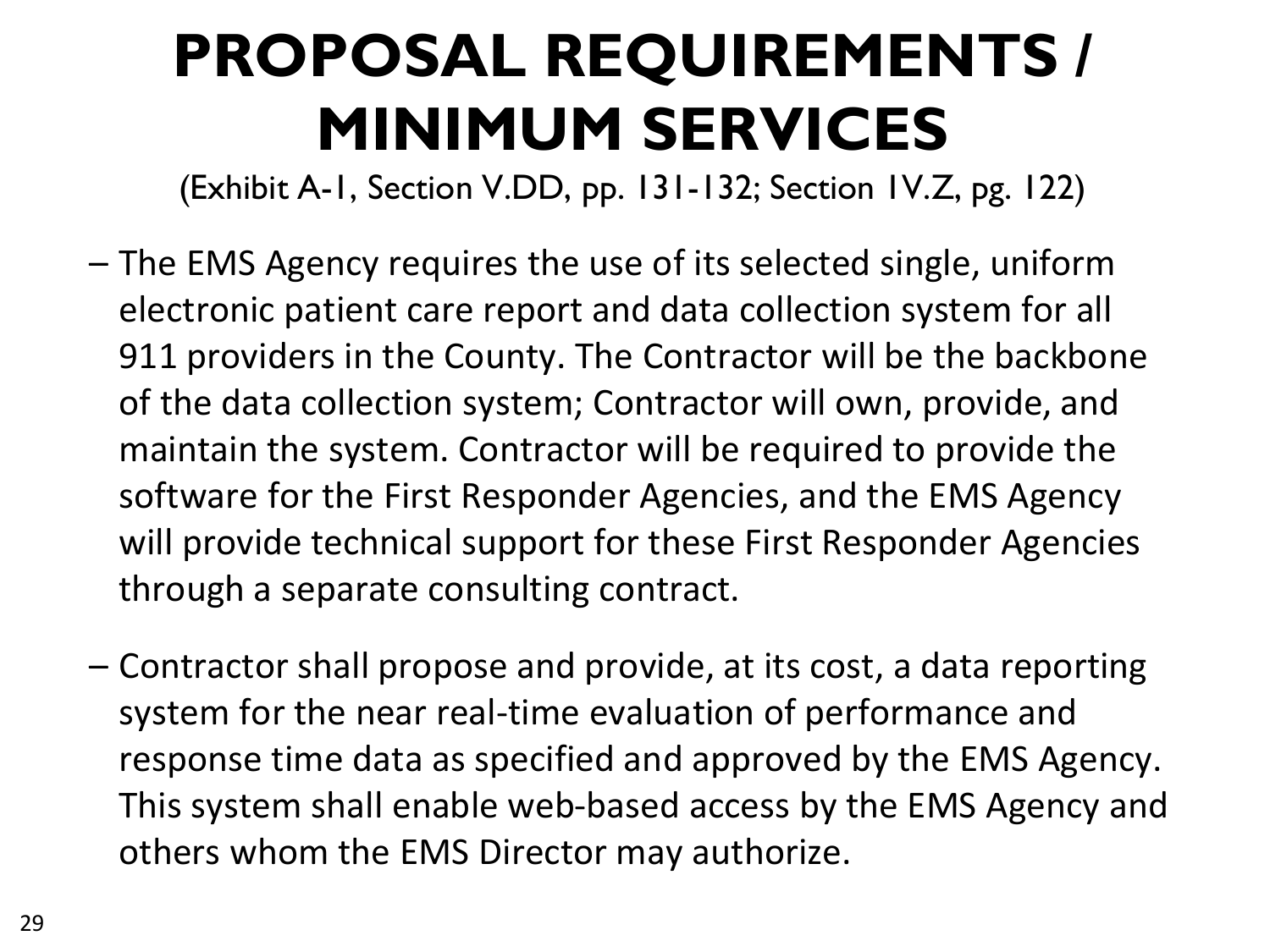## **PROPOSAL REQUIREMENTS / MINIMUM SERVICES** (Exhibit A-1, Section 1V.Y, pg. 117-119)

- Contractor may either directly deliver ambulance system status management (SSM) and dispatch services or provide these services in collaboration with one of the EMS Agency-approved Emergency Medical Dispatch centers.
	- Certain efficiencies in dispatch and the associated integration of field operations amongst various contractors providing service to the EMS Agency may be intrinsic to the existing structure of the dispatch system. Contractor shall therefore consider with due diligence retaining the provision of SSM and dispatch services by ACRECC.
	- Contractor shall propose in detail its preferred model to deliver SSM and dispatch services including the cost, structure and organizational relationship of personnel to provide the services, as well as the ownership and linkage(s) of all associated software and technologies to be utilized.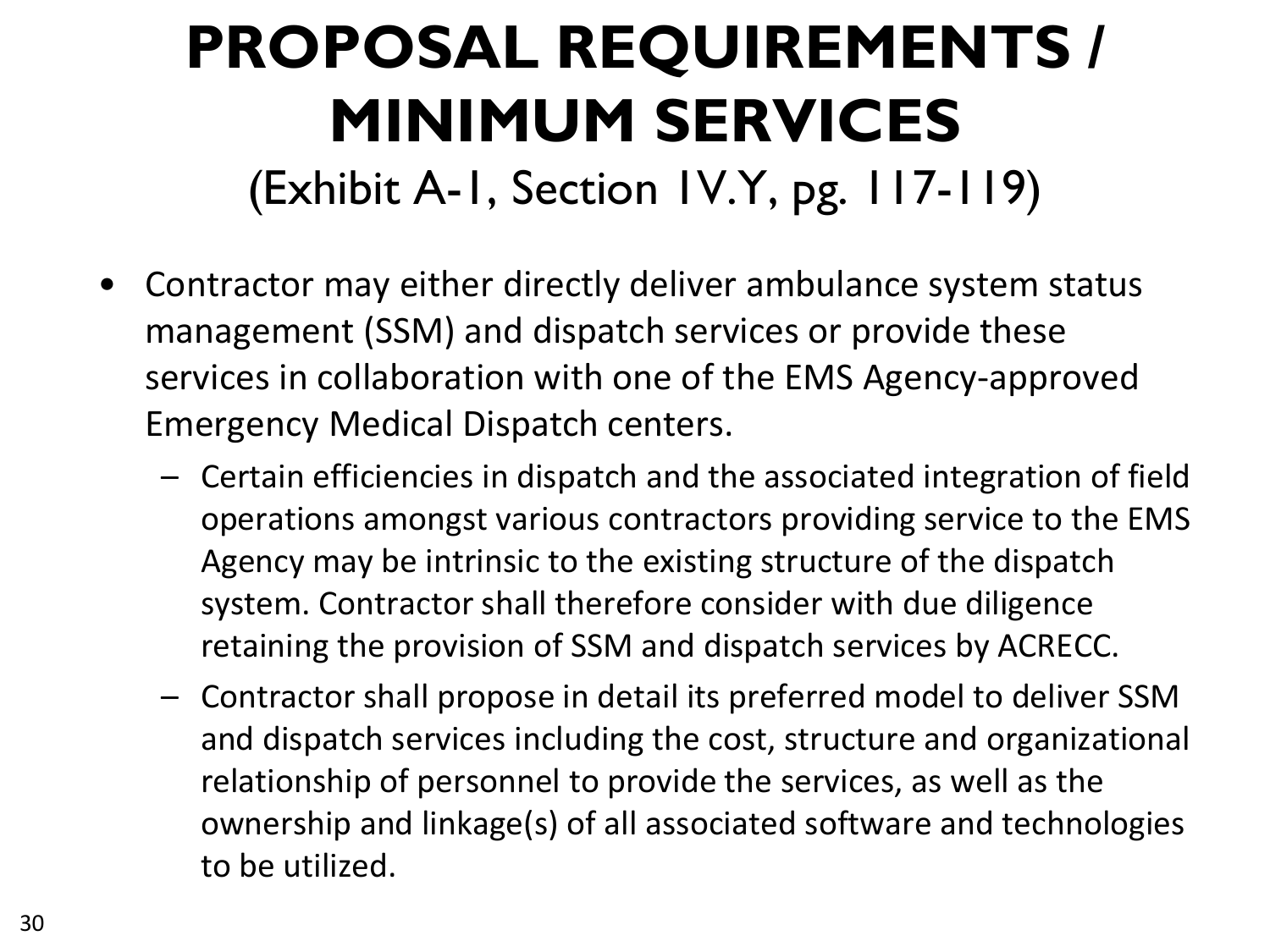(Section III.I, pp. 77-83; Section IV.P, pg. 91)

- Direct Employment of Key Personnel
	- Bidders must pre-identify those individuals designated as "Key Personnel"
		- Operations Director
		- Finance Manager
		- Health/Safety/Risk Management Specialist
		- Provider Medical Director
		- Quality Manager
	- Each position must be filled by a separate individual, who is fully committed to and responsible for the functions of that position, with appropriate authority to direct and oversee the Contractor's Alameda County 911 Ambulance Services.
	- All Key Personnel are subject to prior approval by the EMS Agency.
- Supervisory Staff (24-7-365 Availability)
	- Four (4) Clinical Field Supervisors
	- One (1) Field-based Operations Supervisor
	- One (1) Dispatch/System Status Supervisor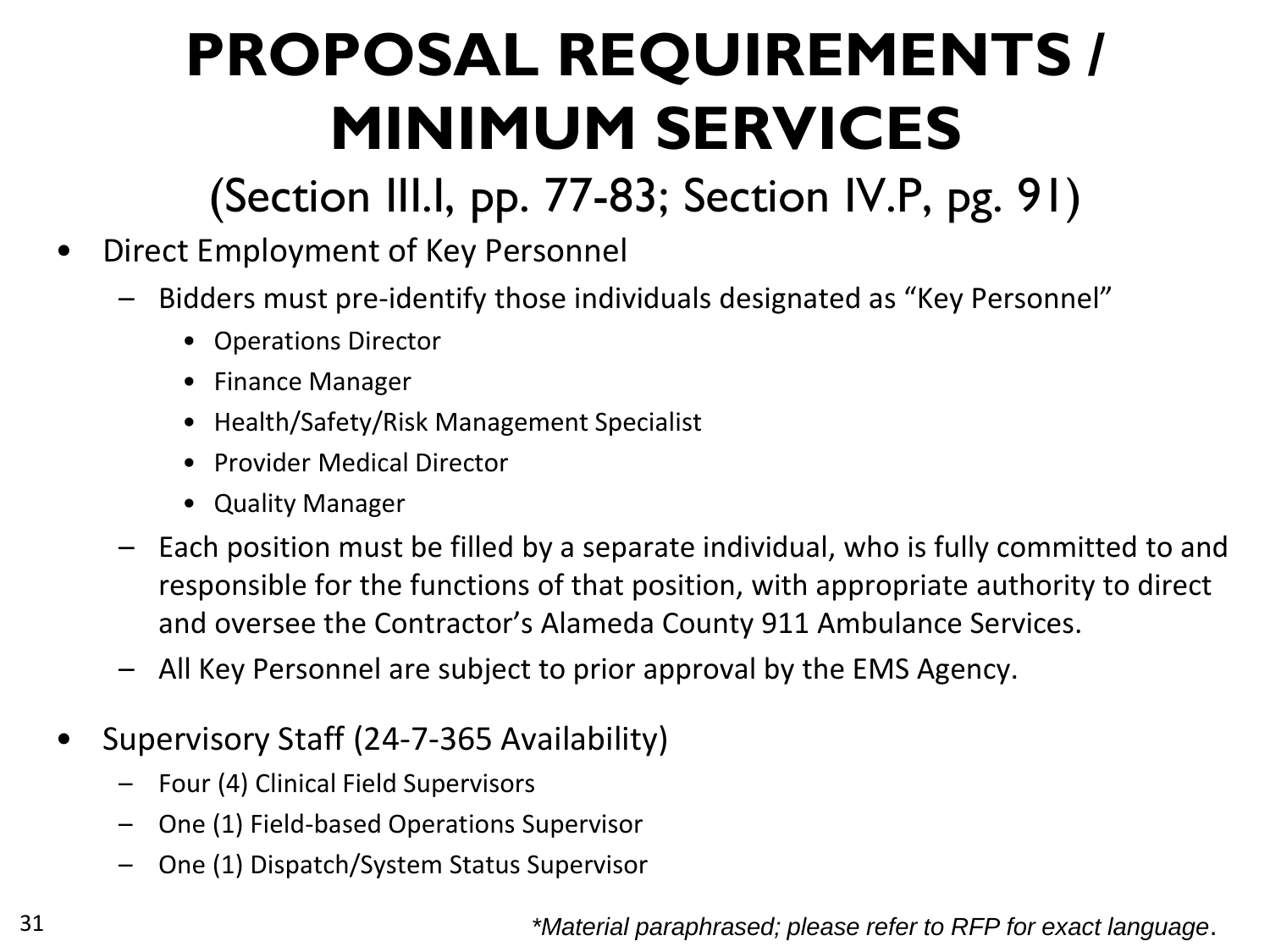# **Break and Collection of Bidder Questions**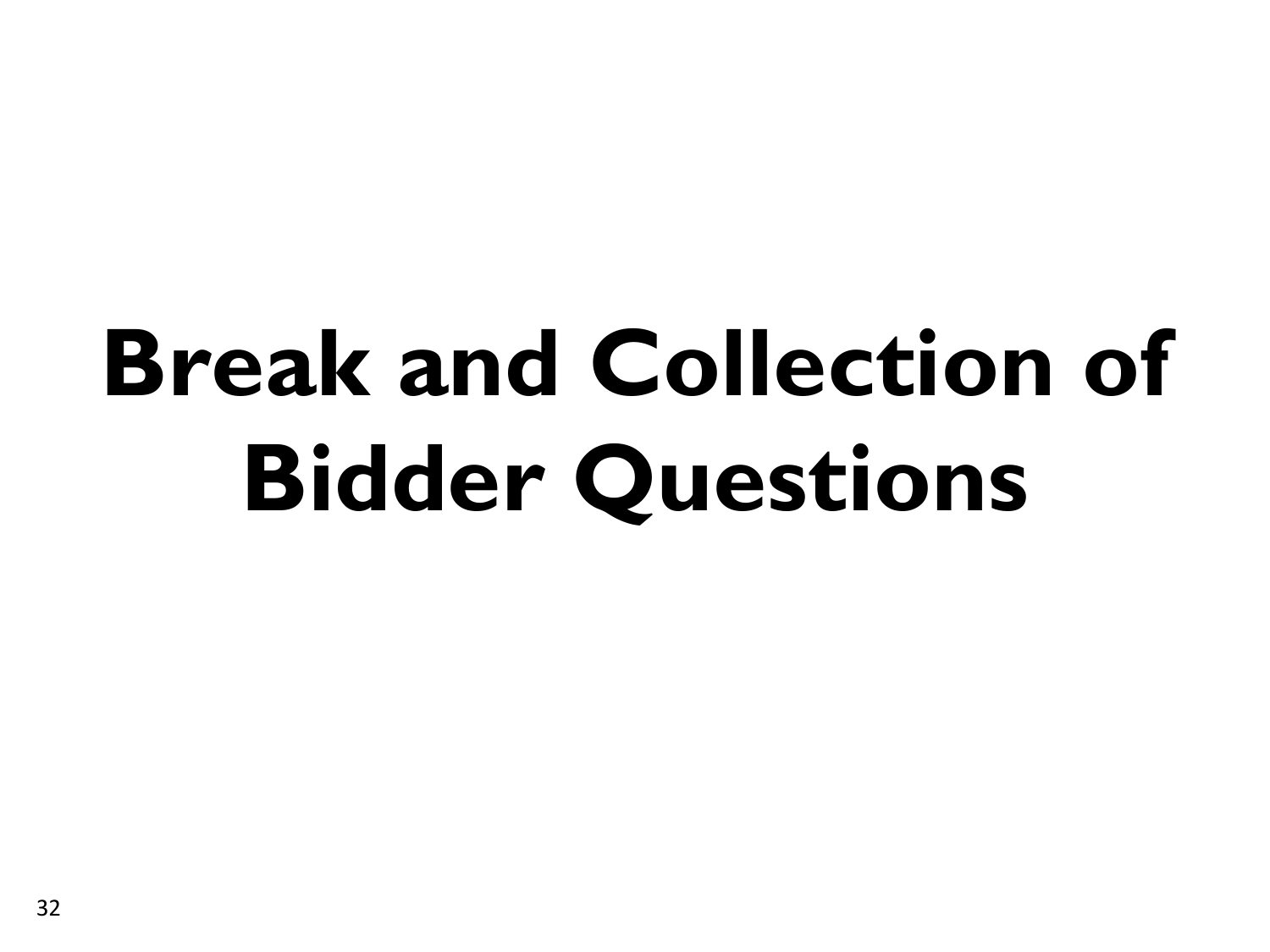#### **SUBMITTAL OF BIDS** (Section I.O., pp. 37-40)

# **Absolute** deadline of *2:00 p.m. on May 18, 2018 (refer to RFP for specifics)*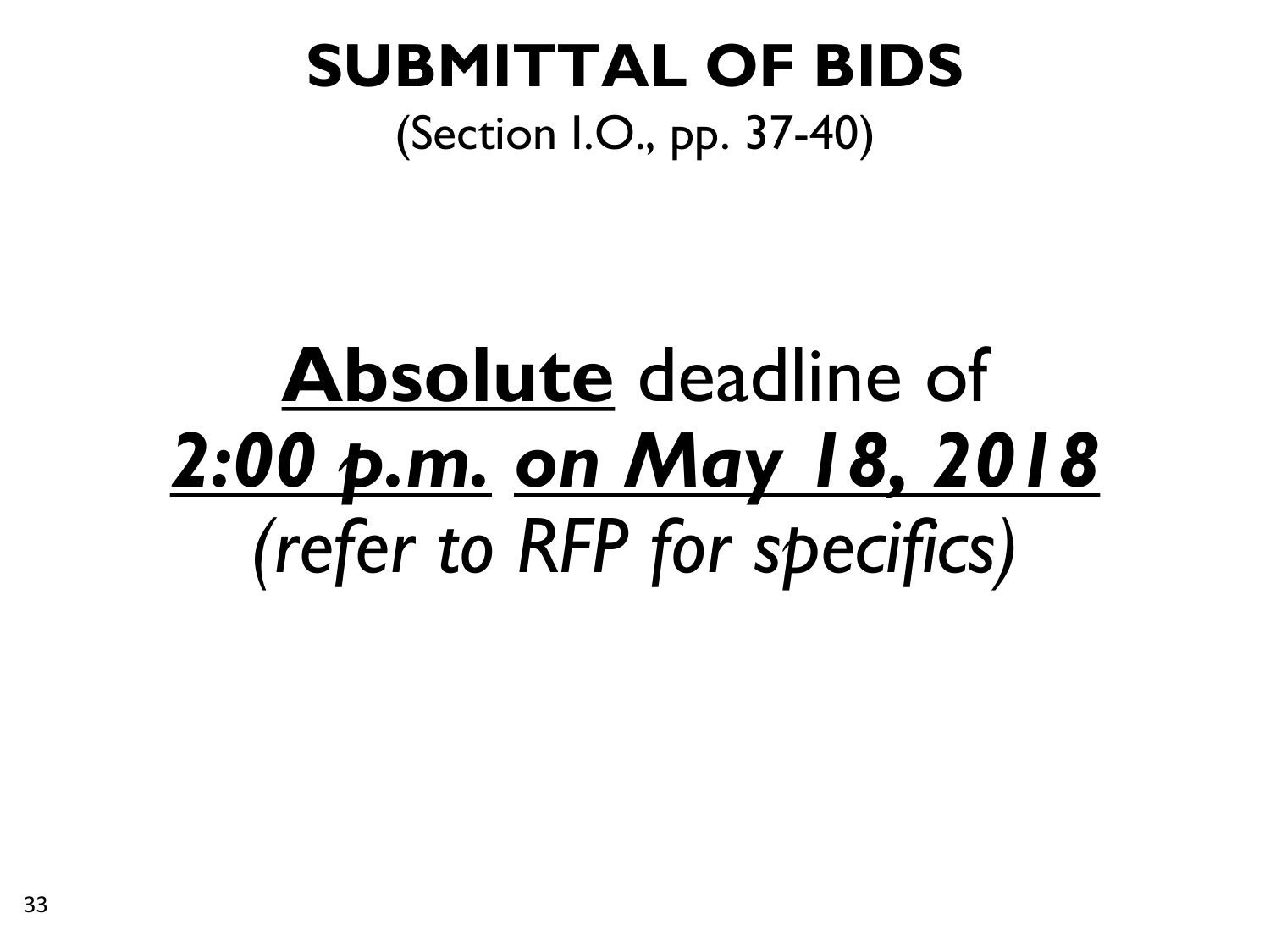# **Information about Addendum Issuance**